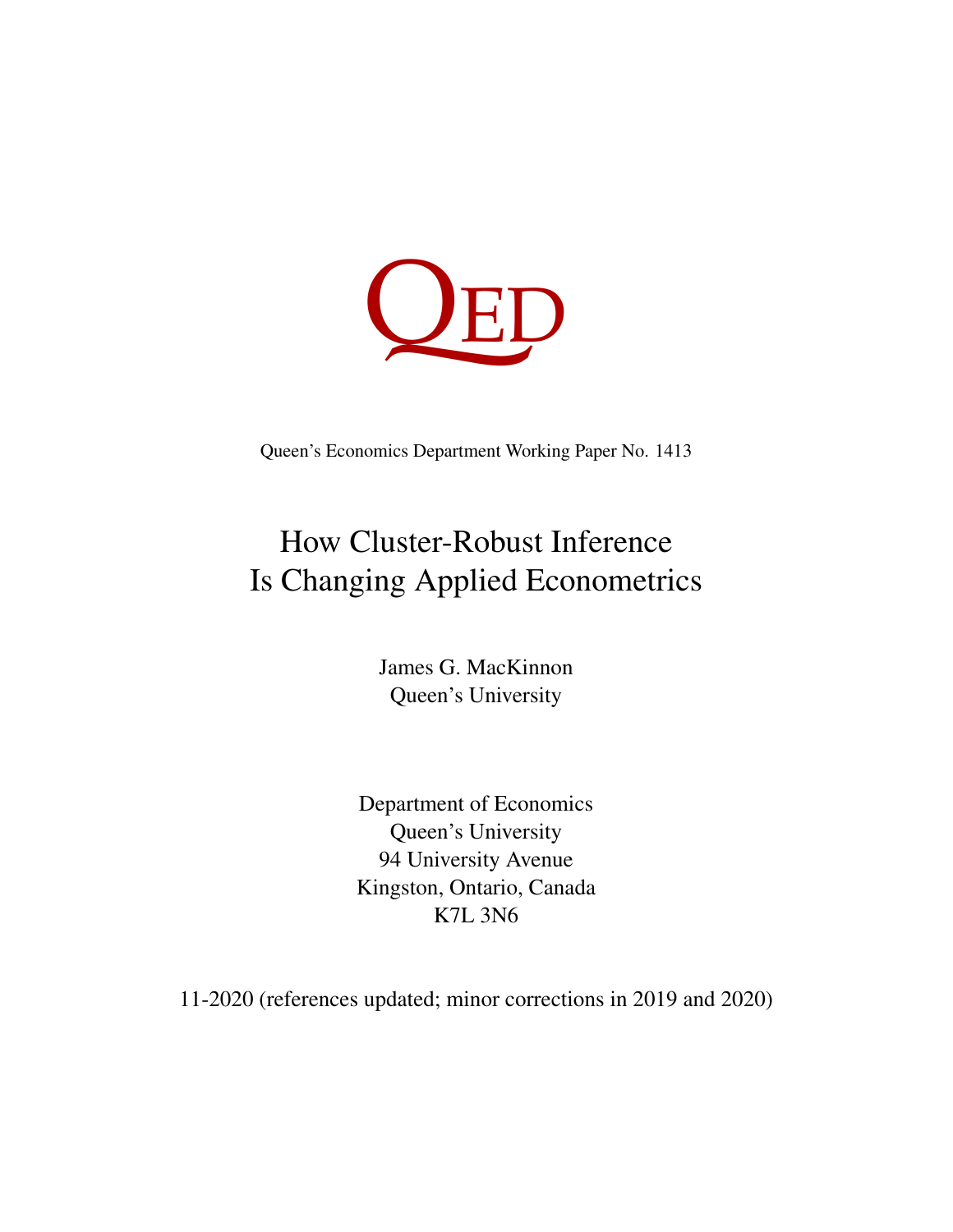## How Cluster-Robust Inference Is Changing Applied Econometrics<sup>∗</sup>

James G. MacKinnon Queen's University jgm@econ.queensu.ca

November 14, 2020

#### Abstract

In many fields of economics, and also in other disciplines, it is hard to justify the assumption that the random error terms in regression models are uncorrelated. It seems more plausible to assume that they are correlated within clusters, such as geographical areas or time periods, but uncorrelated across clusters. It has therefore become very popular to use "clustered" standard errors, which are robust against arbitrary patterns of within-cluster variation and covariation. Conventional methods for inference using clustered standard errors work very well when the model is correct and the data satisfy certain conditions, but they can produce very misleading results in other cases. This paper discusses some of the issues that users of these methods need to be aware of.

Keywords: CRVE, grouped data, clustered data, panel data, wild cluster bootstrap, difference-in-differences, treatment model, fixed effects

<sup>∗</sup>This research was supported, in part, by grant number 435-2016-0871 from the Social Sciences and Humanities Research Council of Canada. The paper was first presented, under a slightly different title, at the 2018 Joint Statistical Meetings in Vancouver. It was published in the Canadian Journal of Economics,  $2019, 52(3), 851-881.$  I am grateful to Arthur Sweetman, Steve Lehrer, Richard Startz, several anonymous referees, and seminar participants at Queen's University, Binghamton University, the University of Toronto, and York University for comments and suggestions. I am particularly grateful to Matt Webb and Morten Nielsen for joint work that made this paper possible, and for their comments and feedback, as well as to Stas Kolenikov for comments and for inviting me to write this paper and present it at the JSM.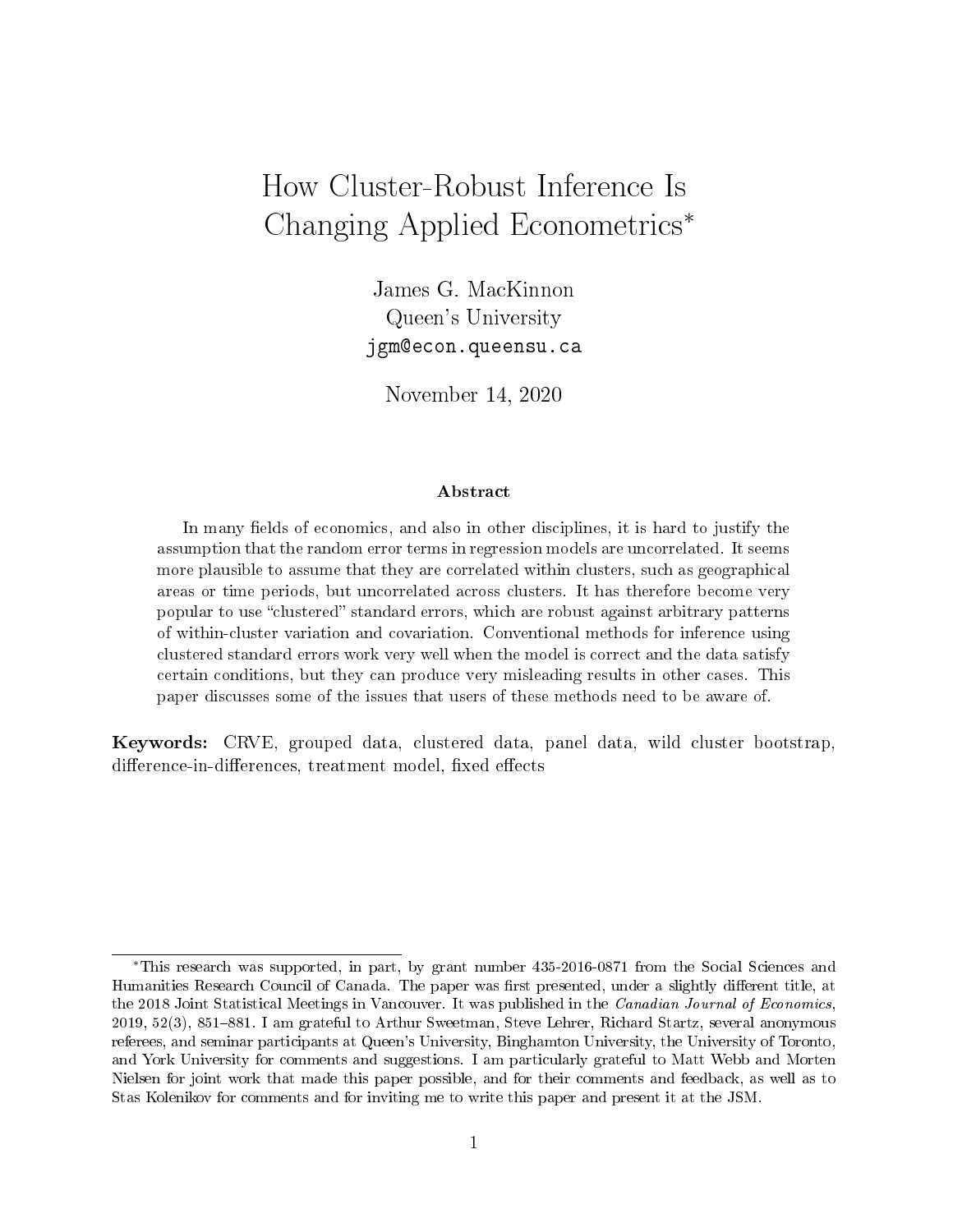#### 1 Introduction

The assumption that the disturbances (random error terms) in regression models are uncorrelated across observations is a very strong one. Econometricians have long been aware of the potential for serial correlation when using time-series data, and methods for dealing with it have been a major focus of econometric research. But for data at the individual level, it was traditionally assumed that the disturbances are uncorrelated, perhaps after time and/or group fixed effects have been included among the regressors. The idea was that any correlation across observations could be accounted for by the fixed effects.

Beginning in the mid 1990s, the assumption of uncorrelated disturbances became less acceptable in empirical work with cross-section data. After the popular econometrics package Stata offered the option of cluster-robust, or "clustered," standard errors, it became common to allow for arbitrary patterns of within-cluster correlation for clusters dened in various ways. In the education literature, for example, the disturbances for models of student performance might be clustered by classroom, by teacher, by school, or perhaps by school district. In the health literature, the disturbances for models of health outcomes might be clustered by doctor, by hospital, or by hospital chain. In the development literature, the disturbances for various outcomes might be clustered by village, by province, or by country, depending on the nature of the model and dataset. In experimental economics, the disturbances for choices made by experimental subjects might be clustered by subject. There are examples in many other fields. With panel data, clustering by time periods and/or by cross-sectional units sometimes replaces more traditional approaches, such as random effects models. Whenever the observations can plausibly be grouped into a set of clusters, it has become customary, indeed often mandatory, in many areas of applied econometrics to use clustered standard errors.

Nevertheless, whether and how to account for clustered disturbances is still somewhat controversial; see Section  $6$ . In some cases, it is impossible to include cluster fixed effects, because they would be perfectly collinear with one or more explanatory variables. In such cases, it seems to be essential to allow for clustered disturbances. But residuals often show evidence of clustering even when cluster fixed effects are included, and failing to take this into account can lead to standard errors that are seriously misleading because they are far too small; see the empirical example in Section [5.](#page-11-0)

[Cameron and Miller](#page-27-0) [\(2015\)](#page-27-0) provides a comprehensive survey of cluster-robust inference in econometrics, but there have been a number of developments since it was written. This paper does not attempt to be comprehensive. Instead, it focuses on a few key concepts and issues, and it discusses some recent developments. Section [2](#page-3-0) briefly reviews the literature on clusterrobust covariance matrices. Section [3](#page-5-0) discusses the consequences of clustered disturbances for statistical inference. Section  $4$  discusses some of the issues that can make finite-sample cluster-robust inference problematic. It also deals with bootstrap methods, notably the wild cluster bootstrap, that are designed to make it more reliable. Section [5](#page-11-0) presents an empirical example which illustrates how, in a large sample, inferences can be very sensitive to assumptions about how the disturbances are clustered. Section [6](#page-15-0) discusses some of the reasons why residuals may display intra-cluster correlation, and how investigators should respond. Section [7](#page-17-0) discusses the difficult issues that arise when estimating treatment effects,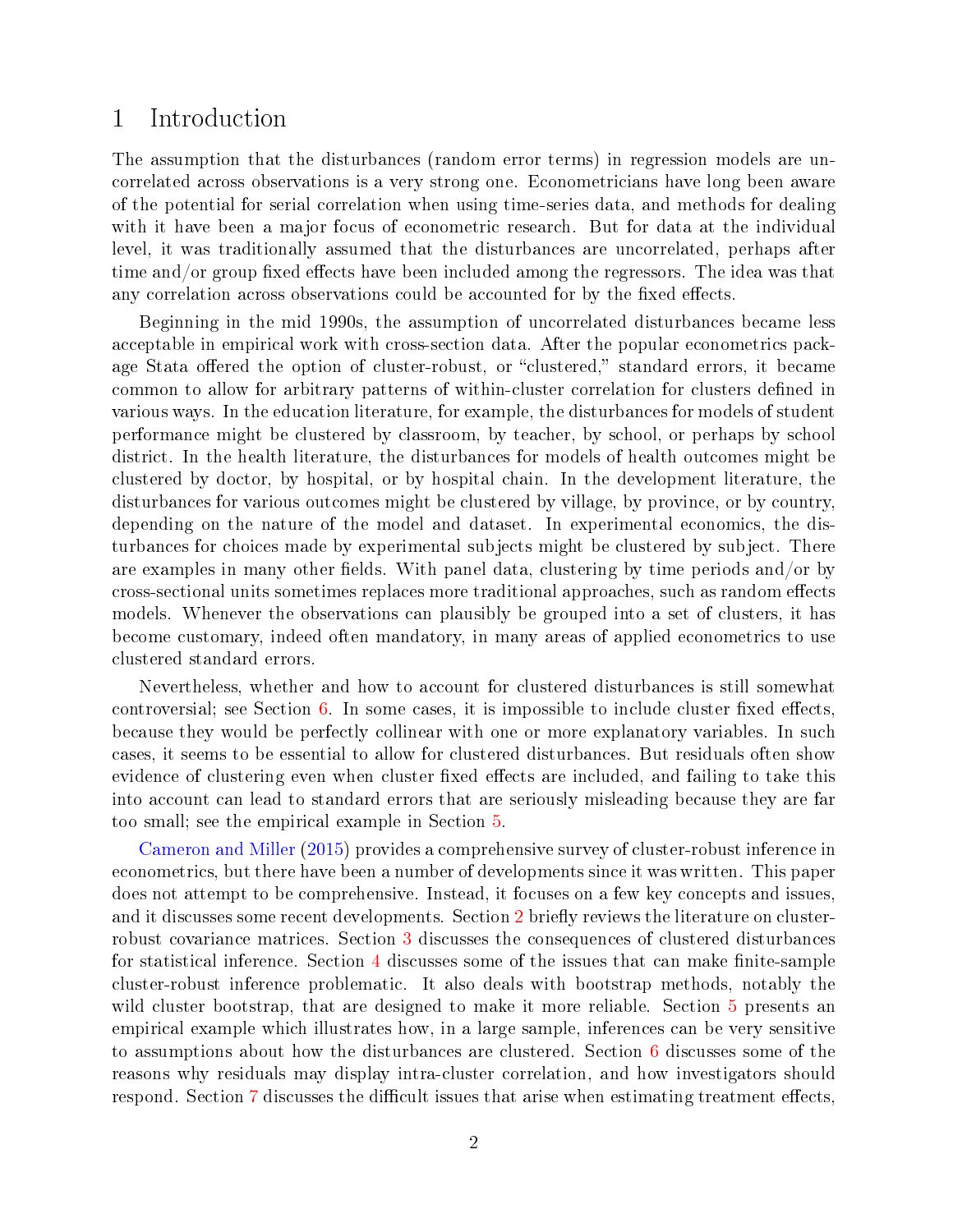where cluster-robust inference can be dangerously unreliable. Section [8](#page-20-0) briefly deals with instrumental variables estimation of a linear regression model where at least one regressor is endogenous. Section [9](#page-23-0) deals with two important issues where more research is needed, and Section [10](#page-26-0) concludes.

#### <span id="page-3-0"></span>2 Cluster-Robust Covariance Matrices

For simplicity and concreteness, consider the linear regression model

<span id="page-3-1"></span>
$$
y = X\beta + u, \quad \mathcal{E}(uu') = \Omega,\tag{1}
$$

where y and u are  $N \times 1$  vectors of observations and disturbances, X is an  $N \times K$  matrix of exogenous covariates, and  $\beta$  is a  $K \times 1$  parameter vector. With one-way clustering, which is currently the most common case, there are  $G$  clusters, indexed by  $g,$  where the  $g^\mathrm{th}$  cluster has  $N_q$  observations. The  $N \times N$  covariance matrix  $\Omega$  is block-diagonal, with G diagonal blocks that correspond to the G clusters:

$$
\Omega = \begin{bmatrix} \Omega_1 & \mathbf{O} & \dots & \mathbf{O} \\ \mathbf{O} & \Omega_2 & \dots & \mathbf{O} \\ \vdots & \vdots & & \vdots \\ \mathbf{O} & \mathbf{O} & \dots & \Omega_G \end{bmatrix} . \tag{2}
$$

Here  $\Omega_g$  is the  $N_g \times N_g$  covariance matrix for the observations belonging to the  $g^{\text{th}}$  cluster, which is assumed to be positive definite but unknown. For notational convenience, the observations here are ordered by cluster, although this is not necessary in practice. What is essential is that every observation be known to belong to one and only one cluster.

In writing the model  $(1)$ , I am making the (arguably very strong) assumptions that each observation belongs to one and only one cluster, that the investigator knows which cluster it belongs to, and that any correlation across observations occurs only within clusters. It is up to the investigator to decide whether these assumptions are reasonable.

The covariance matrix of the OLS estimator  $\hat{\boldsymbol{\beta}} = (\boldsymbol{X}'\boldsymbol{X})^{-1}\boldsymbol{X}'\boldsymbol{y}$  in the model [\(1\)](#page-3-1) is

<span id="page-3-2"></span>
$$
\text{Var}(\hat{\boldsymbol{\beta}}) = (\boldsymbol{X}'\boldsymbol{X})^{-1}\boldsymbol{X}'\boldsymbol{\Omega}\boldsymbol{X}(\boldsymbol{X}'\boldsymbol{X})^{-1} = (\boldsymbol{X}'\boldsymbol{X})^{-1}\left(\sum_{g=1}^{G} \boldsymbol{X}_g'\boldsymbol{\Omega}_g\boldsymbol{X}_g\right)(\boldsymbol{X}'\boldsymbol{X})^{-1},\tag{3}
$$

where the  $N_g \times K$  matrix  $\boldsymbol{X}_g$  contains the rows of  $\boldsymbol{X}$  that belong to the  $g^\text{th}$  cluster. The fact that  $Var(\beta)$  has this form has important consequences for inference; see Section [3.](#page-5-0)

In order to estimate [\(3\)](#page-3-2), the  $K \times K$  matrices  $\mathbf{X}'_g \mathbf{\Omega}_g \mathbf{X}_g$  are replaced by their sample analogs, where each of the  $\Omega_g$  is estimated by the outer product of the residual vector  $\hat{u}_g$ with itself. This yields a cluster-robust variance estimator, or CRVE, of which the most widely-used version is

<span id="page-3-3"></span>
$$
CV1: \hat{\mathbf{V}} \equiv \frac{G(N-1)}{(G-1)(N-K)} (\mathbf{X}'\mathbf{X})^{-1} \left( \sum_{g=1}^{G} \mathbf{X}'_g \hat{\mathbf{u}}_g \hat{\mathbf{u}}'_g \mathbf{X}_g \right) (\mathbf{X}'\mathbf{X})^{-1}.
$$
 (4)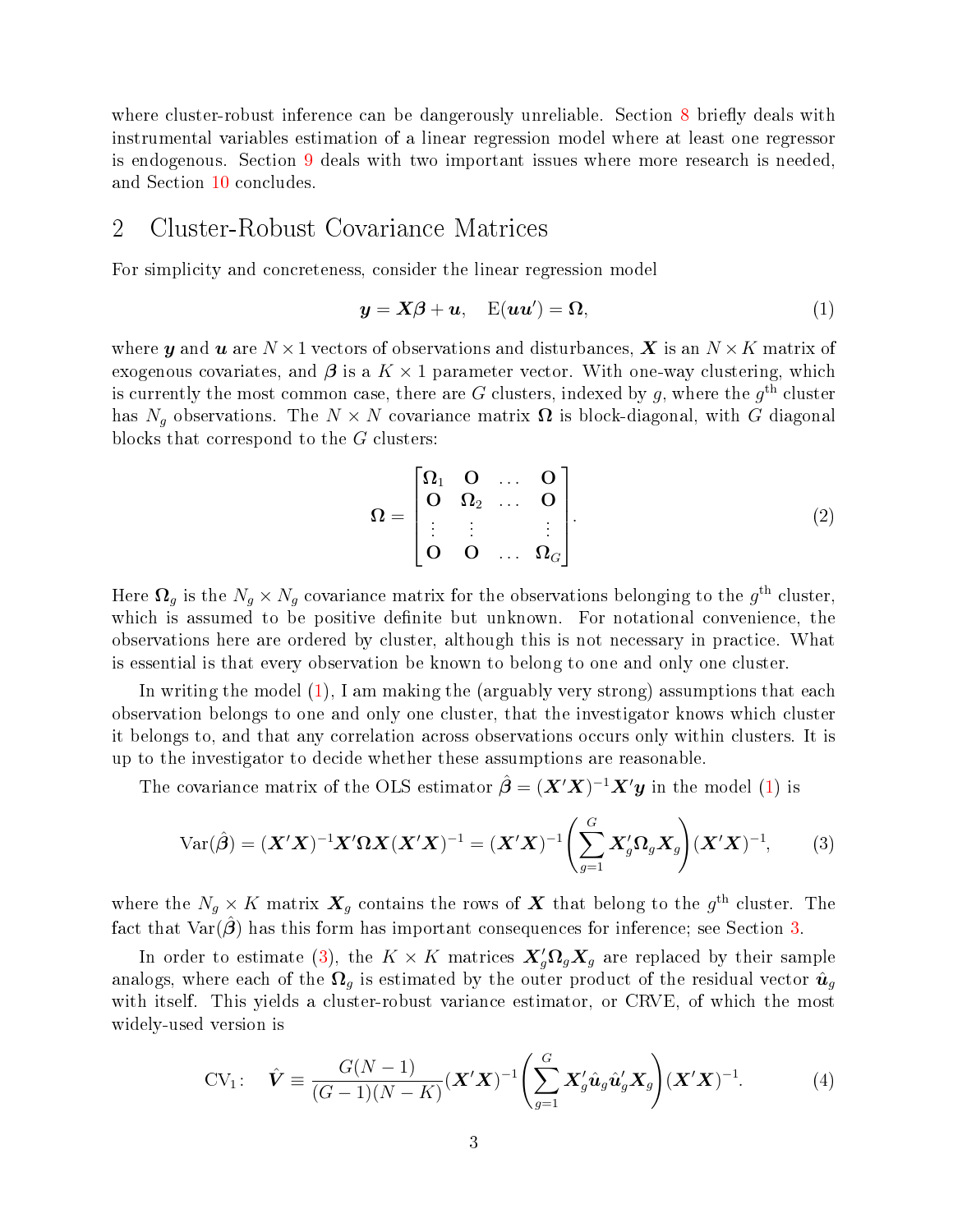The first factor here is asymptotically negligible, but it makes  $CV_1$  larger when G and N are finite. It is analogous to the factor  $N/(N - K)$  used in the well-known heteroskedasticityconsistent covariance matrix estimator  $HC_1$  [\(MacKinnon and White](#page-28-0) [1985\)](#page-28-0) that is robust only to heteroskedasticity of unknown form. Note that  $CV_1$  reduces to  $HC_1$  when each cluster contains just one observation, so that  $G = N$ .

Covariance matrix estimators like  $(4)$  are often referred to as "sandwich estimators." There are two identical pieces of "bread" on the outside and a "filling" in the middle. The filling in the sandwich in  $(4)$  is supposed to estimate the corresponding matrix in  $(3)$ . In both cases, the filling involves a sum of G matrices. In the case of  $(4)$  and other CRVEs, these matrices have rank 1, even though they are of dimension  $K \times K$ . In contrast, the matrices  $\mathbf{X}'_g \Omega_g \mathbf{X}_g$  in [\(3\)](#page-3-2) typically have rank K unless  $N_g < K$ . This makes it clear that the individual components of the filling in  $(4)$  cannot possibly provide consistent estimators of the corresponding components of the filling in  $(3)$ .

Since each of the matrices in the filling of [\(4\)](#page-3-3) has rank 1,  $CV_1$  can have rank at most G. In some cases, it will have rank  $G-1$ . This makes it impossible to test hypotheses involving more than G, or perhaps  $G-1$ , restrictions using Wald tests based on [\(4\)](#page-3-3). Moreover, for hypotheses that involve numbers of restrictions not much smaller than  $G$ , the finite-sample properties of Wald tests based on [\(4\)](#page-3-3) are likely to be very poor; see Section [4.](#page-7-0)

Although  $CV_1$  is by far the most commonly employed CRVE, it is not the only one. A more complicated estimator, which is the analog of the  $HC<sub>2</sub>$  estimator studied in [Mac-](#page-28-0)[Kinnon and White](#page-28-0)  $(1985)$ , was proposed in Bell and McCaffrey  $(2002)$  and has recently been advocated by [Imbens and Kolesár](#page-28-1) [\(2016\)](#page-28-1); see also [Pustejovsky and Tipton](#page-29-0) [\(2018\)](#page-29-0). This estimator is

<span id="page-4-0"></span>
$$
CV_2: \quad (\boldsymbol{X}'\boldsymbol{X})^{-1} \Bigg( \sum_{g=1}^{G} \boldsymbol{X}'_g \boldsymbol{M}_{gg}^{-1/2} \hat{\boldsymbol{u}}_g \hat{\boldsymbol{u}}'_g \boldsymbol{M}_{gg}^{-1/2} \boldsymbol{X}_g \Bigg) (\boldsymbol{X}'\boldsymbol{X})^{-1}, \tag{5}
$$

where  $\boldsymbol{M}^{-1/2}_{gg}$  is the inverse symmetric square root of the matrix  $\boldsymbol{M}_{gg}\equiv \mathbf{I}_{N_g}-\boldsymbol{X}_g(\boldsymbol{X}'\boldsymbol{X})^{-1}\boldsymbol{X}'_g,$ which is the g<sup>th</sup> diagonal block of  $M_X \equiv I - X(X'X)^{-1}X'$ , the  $N \times N$  projection matrix that yields OLS residuals. Thus  $CV_2$  omits the scalar factor in  $CV_1$  and replaces the residual subvectors  $\hat{\bm{u}}_g$  by rescaled subvectors  $\bm{M}^{-1/2}_{gg}\hat{\bm{u}}_g$ .

Ordinary least squares shrinks the disturbance vector  $\boldsymbol{u}$  differentially when it creates the residual vector  $\hat{u}$ . Because the rescaling in [\(5\)](#page-4-0) tends to undo the shrinkage,  $CV_2$  typically yields larger and more accurate standard errors than  $CV_1$ . However,  $CV_2$  is considerably more expensive to compute than  $CV_1$  when the clusters are large, because it requires finding the inverse symmetric square root of the  $N_g \times N_g$  matrix  $M_{gg}$  for each cluster. In fact, it seems to be numerically difficult to compute  $CV_2$  once any of the  $N_g$  exceeds 5000 or so; see [MacKinnon and Webb](#page-28-2) [\(2018\)](#page-28-2). Nevertheless,  $CV_2$  should certainly be considered for samples of moderate size.

Using a different CRVE is not the only way to obtain inferences that are more accurate than the ones from Wald tests based on  $CV_1$ . A large number of methods is available, some of which, notably ones based on the wild cluster bootstrap, will be discussed in Section [4.](#page-7-0)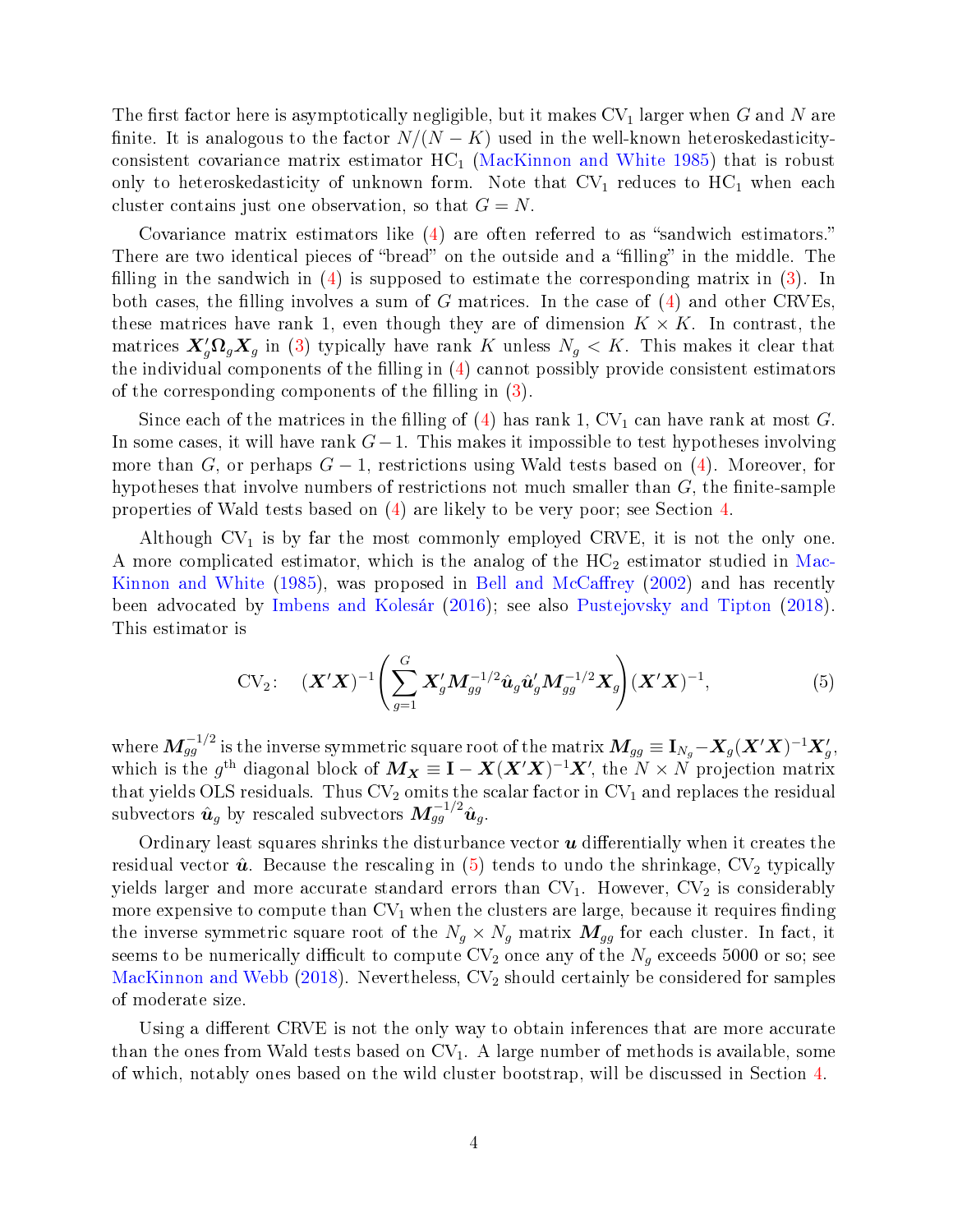The true covariance matrix  $(3)$  and its estimators  $(4)$  and  $(5)$  allow for one-way clustering. However, there are models and datasets for which it is plausible that there may be multi-way clustering. For example, with individual data gathered at different times in different places, there may be clustering by both time period and location. This led [Cameron, Gelbach and](#page-27-2) [Miller](#page-27-2) [\(2011\)](#page-27-2) and [Thompson](#page-29-1) [\(2011\)](#page-29-1) to propose CRVEs that allow for clustering in two or more dimensions; see [MacKinnon, Nielsen and Webb](#page-29-2) [\(2020b\)](#page-29-2).

In the two-dimensional case, the filling in the true covariance matrix [\(3\)](#page-3-2) becomes

<span id="page-5-1"></span>
$$
\sum_{g=1}^G \mathbf{X}'_g \mathbf{\Omega}_g \mathbf{X}_g + \sum_{h=1}^H \mathbf{X}'_h \mathbf{\Omega}_h \mathbf{X}_h - \sum_{g=1}^G \sum_{h=1}^H \mathbf{X}'_{gh} \mathbf{\Omega}_{gh} \mathbf{X}_{gh}.
$$
\n(6)

Here there are G clusters in the first dimension and H in the second,  $\mathbf{X}_q$  contains the rows of X that belong to cluster g in the first dimension, and  $X_h$  contains the rows of X that belong to cluster h in the second dimension. Similarly,  $\Omega_q$  is the covariance matrix for cluster g in the first dimension, and  $\Omega_h$  is the covariance matrix for cluster h in the second dimension. The matrix  $\mathbf{X}_{gh}$  contains the rows of X that belong both to cluster g in the first dimension and to cluster h in the second, and the matrix  $\Omega_{gh}$  is the covariance matrix for observations that belong to both clusters g and h. Notice the minus sign in  $(6)$ . Without it, there would be double counting, because observations that belong to both  $X_g$  and  $X_h$ contribute to both of the first two terms in  $(6)$ .

The filling in the two-way CRVE analogous to  $(4)$  that corresponds to  $(6)$  is

<span id="page-5-2"></span>
$$
\sum_{g=1}^G \mathbf{X}_g' \hat{\mathbf{u}}_g \hat{\mathbf{u}}_g' \mathbf{X}_g + \sum_{h=1}^H \mathbf{X}_h' \hat{\mathbf{u}}_h \hat{\mathbf{u}}_h' \mathbf{X}_h - \sum_{g=1}^G \sum_{h=1}^H \mathbf{X}_{gh}' \hat{\mathbf{u}}_{gh} \hat{\mathbf{u}}_{gh}' \mathbf{X}_{gh},
$$
\n(7)

where the notation should be obvious. Because the last term is subtracted, this matrix may not be positive definite in finite samples. Also, the number of terms in the double summation may be less than  $GH$ , perhaps much less, because there may be no observations associated with some gh pairs.

The two-way CRVE based on [\(7\)](#page-5-2) can be extended to multi-way clustering in three or even more dimensions, although the algebra rapidly gets complicated; see [Cameron et al.](#page-27-2) [\(2011\)](#page-27-2). In practice, it is often not at all obvious whether to use one-way clustering or twoway clustering, and the choice can be important for inference, as the empirical example in Section [5](#page-11-0) illustrates.

#### <span id="page-5-0"></span>3 Consequences of Clustered Disturbances

Allowing the disturbances to be correlated fundamentally changes the nature of statistical inference, especially for large samples. This is most easily seen in the context of estimating a population mean. Suppose we have a sample of  $N$  uncorrelated observations,  $y_i$ , each with variance  $Var(y_i)$  that is bounded from below and above. Then the usual formula for the variance of the sample mean  $\bar{y}$  is

<span id="page-5-3"></span>
$$
Var(\bar{y}) = \frac{1}{N^2} \sum_{i=1}^{N} Var(y_i) = \frac{1}{N} \sigma^2,
$$
\n(8)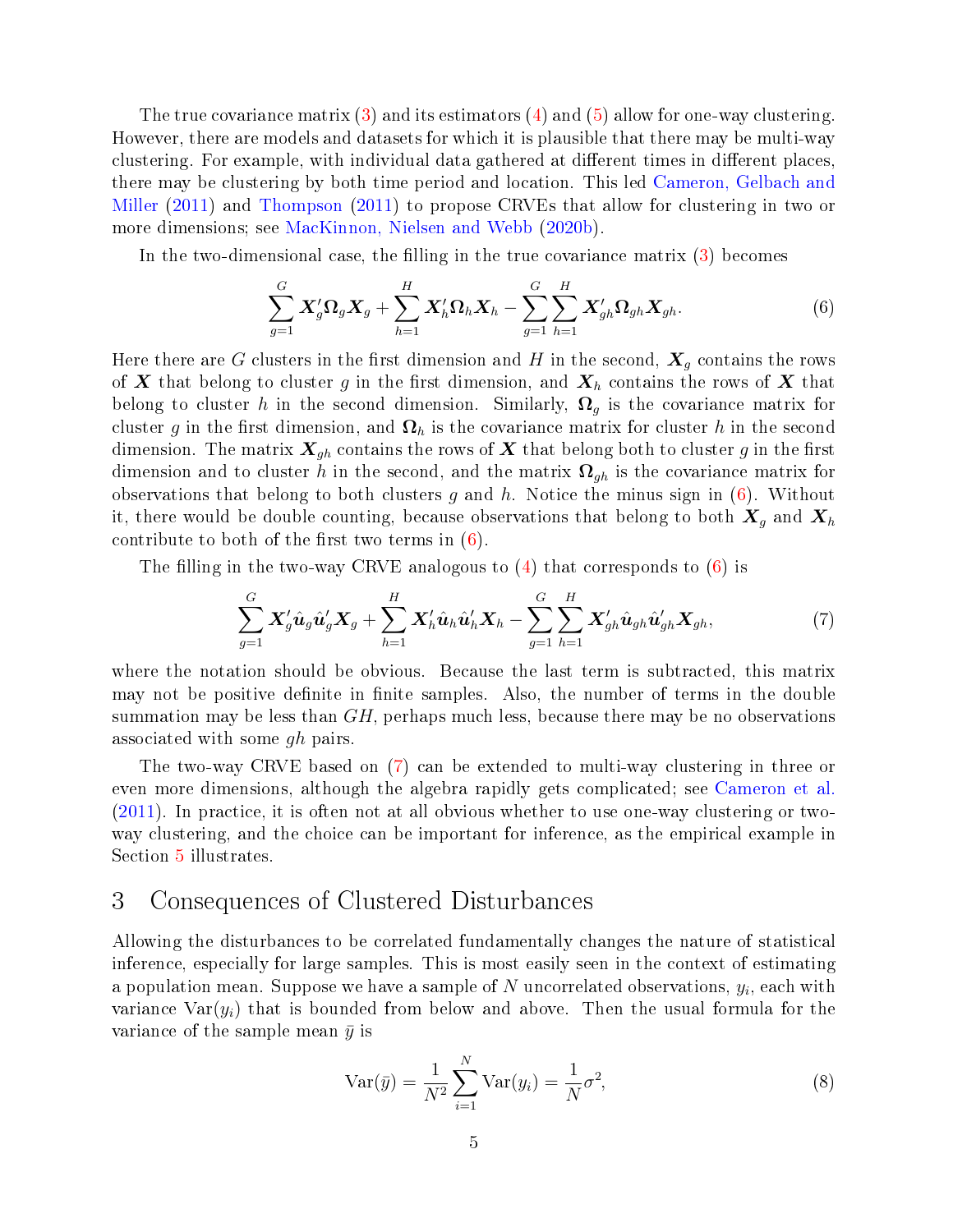where  $\sigma^2$  is the limiting value of the average of the Var( $y_i$ ). The result [\(8\)](#page-5-3) is obvious when the disturbances are homoskedastic, since  $Var(y_i) = \sigma^2$  for all i. But it also holds under heteroskedasticity of unknown form, provided the limiting value  $\sigma^2$  exists and is finite. The sandwich has disappeared in this case, because the only regressor is a constant term, and the product of the two  $(\boldsymbol{X}'\boldsymbol{X})^{-1}$  matrices is just  $1/N^2$ .

From [\(8\)](#page-5-3) it is easy to see that  $Var(\bar{y}) \to 0$  as  $N \to \infty$ . But this result depends crucially on the assumption that the  $y_i$  are uncorrelated. Without such an assumption, the variance of the sample mean would be

<span id="page-6-1"></span>
$$
Var(\bar{y}) = \frac{1}{N^2} \sum_{i=1}^{N} Var(y_i) + \frac{2}{N^2} \sum_{i=1}^{N} \sum_{j=i+1}^{N} Cov(y_i, y_j).
$$
 (9)

The first term on the right-hand side is the middle expression in  $(8)$ . It is  $O(1/N)$ , as we would expect.<sup>[1](#page-6-0)</sup> But the second term is  $O(1)$ , because it is  $2/N^2$  times a double summation involving  $O(N^2)$  elements. Thus, even if the  $\mathrm{Cov}(y_i, y_j)$  are very small, the variance of  $\bar{y}$ will never converge to zero as  $N \to \infty$ . Instead, it will ultimately converge to whatever the second term converges to. Therefore,  $\bar{y}$  cannot estimate the population mean consistently. For a more detailed discussion of this type of inconsistency, see [Andrews](#page-27-3) [\(2005\)](#page-27-3).

Expression [\(9\)](#page-6-1) is the true variance of  $\bar{y}$ . Under the usual assumption of uncorrelated disturbances, we would use  $s^2/N$  to estimate it, where  $s^2$  is the conventional estimate of  $\sigma^2$ . Unless N is quite small, the quantity  $s^2/N$  generally estimates the first term in [\(9\)](#page-6-1) very well, but it completely ignores the second term. Unfortunately, because the first term is  $O(1/N)$  and the second term is  $O(1)$ , the ratio of the latter to the former increases without bound as N increases. Thus  $s^2/N$  massively underestimates  $\text{Var}(\bar{y})$  when N is large.

The variance given in [\(9\)](#page-6-1) is the variance of the sample mean when there is just one cluster, since every observation may be correlated with every other observation. When there is one-way clustering, the variance is instead

<span id="page-6-2"></span>
$$
Var(\bar{y}) = \frac{1}{N^2} \sum_{g=1}^{G} \sum_{i=1}^{N_g} Var(y_{gi}) + \frac{2}{N^2} \sum_{g=1}^{G} \sum_{i=1}^{N_g} \sum_{j=i+1}^{N_g} Cov(y_{gi}, y_{gj}),
$$
(10)

where  $y_{gi}$  is the i<sup>th</sup> observation in cluster g. The second term here now involves a triple summation, the number of elements in which is of order  $G(\max N_g)^2.$  For  $\bar{y}$  to be consistent,  $G(\max N_g)^2/N^2$  must tend to 0 as  $N \to \infty$ . The easiest way to ensure that this happens is to let G increase at the same rate as N, while not letting the  $N_g$  change systematically as N increases. In that case,  $\bar{y}$  will converge to the population mean at rate  $G^{-1/2}$ , which is proportional to  $N^{-1/2}$ . However, it is also possible for  $G$  to increase more slowly than  $N$  and the  $N_g$  to increase without bound, provided they do not do so too fast. When that happens,  $\bar{y}$  will converge at a rate slower than  $G^{-1/2}$ . For a detailed discussion of the conditions that must be imposed on the number of clusters and their sizes for  $\beta$  to be consistent in the regression case, see [Djogbenou, MacKinnon and Nielsen](#page-28-3) [\(2019\)](#page-28-3).

<span id="page-6-0"></span><sup>&</sup>lt;sup>1</sup>Here we have used the "same-order" or "big O" notation, which is a convenient way to indicate how a quantity changes with the sample size N. The argument of  $O(\cdot)$  is N raised to some power. If something does not change with the sample size, then we write that it is  $O(1) = O(N^0)$ .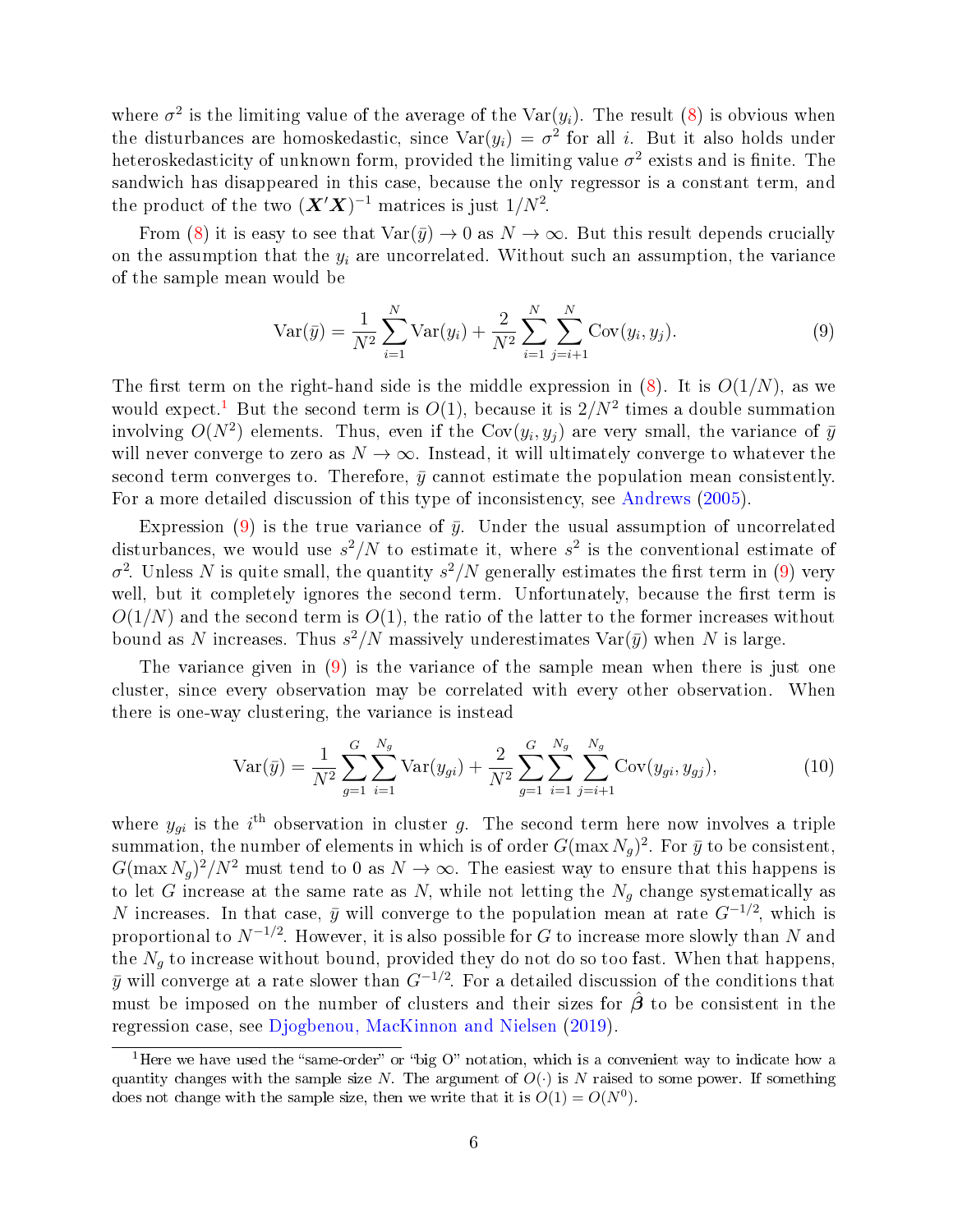Equation [\(10\)](#page-6-2) makes it clear that inference with clustered disturbances can be very different from inference with uncorrelated ones. When  $G$  is fixed, or increases less rapidly than N, the information contained in a sample grows more slowly than the sample size. As the sample gets larger, the first term in [\(10\)](#page-6-2) shrinks at rate  $N^{-1}$ , while the second term either stays roughly constant (when G is fixed) or shrinks at a rate slower than  $N^{-1}$ (when G increases more slowly than  $N$ ). Thus, for large samples, the second term must dominate the first term unless G is proportional to N. This implies that the amount of information about the parameters of interest contained in extremely large samples (such as the ones increasingly encountered in empirical microeconomics) may be very much less than intuition would suggest. We will encounter an example of this in Section [5.](#page-11-0)

#### <span id="page-7-0"></span>4 Inference in Finite Samples

Much of the work on cluster-robust inference in recent years has focused on inference in finite samples. The meaning of "finite" is not the usual one, however. What matters for reliable inference is not the number of observations,  $N$ , but the number of clusters,  $G$ . In addition, both the way in which observations are distributed across clusters and the characteristics of the  $X_g$  matrices can greatly affect the reliability of finite-sample inference. Simple rules about how many clusters are needed for reliable inference have been proposed; for example, [Angrist and Pischke](#page-27-4) [\(2008\)](#page-27-4) suggests (partly in jest) that 42 clusters is generally sufficient. Unfortunately, this type of rule of thumb can be extremely misleading.

Suppose we are interested in one element of  $\beta$ , say  $\beta_j$ . Then cluster-robust inference is typically based on the t statistic

<span id="page-7-1"></span>
$$
t_j = \frac{\hat{\beta}_j - \beta_{j0}}{\sqrt{\hat{V}_{jj}}},\tag{11}
$$

where  $\beta_{j0}$  is the value under the null hypothesis, and  $\hat{V}_{jj}$  is the  $j^{\text{th}}$  diagonal element of the  $CV_1$  matrix [\(4\)](#page-3-3). The statistic  $t_j$  is generally assumed to follow the Student's t distribution with  $G - 1$  degrees of freedom. This approximation makes sense, because the filling of the sandwich in  $(4)$  is the sum of G matrices that are not independent since the residuals (normally) sum to zero. Thus we are using  $G-1$  pieces of (approximately) independent information to estimate the variance of  $\hat{\beta}_j$ . [Bester, Conley and Hansen](#page-27-5) [\(2011\)](#page-27-5) proves that the distribution of  $t_j$  actually tends to  $t(G-1)$  as N becomes large when G is fixed and the limiting matrices for both  $\mathbf{X}_g' \mathbf{X}_g/N$  and  $\mathbf{X}_g' \mathbf{\Omega}_g \mathbf{X}_g/N$  are the same for all g.

As the result of [Bester et al.](#page-27-5) [\(2011\)](#page-27-5) suggests, inference based on [\(11\)](#page-7-1) and the  $t(G-1)$ distribution can sometimes work very well. It generally does so when there are at least 50 clusters and they are reasonably homogeneous, that is, similar in size and with reasonably similar  $\bm{X}_g' \bm{X}_g$  and  $\bm{X}_g' \bm{\Omega}_g \bm{X}_g$  matrices. Note that investigators can observe cluster sizes and the  $X_g'X_g$  matrices, so two of these conditions can be checked. Unfortunately, severe over-rejection can occur when these conditions are not satisfied; see, among others, [MacKinnon](#page-28-4) [and Webb](#page-28-4) [\(2017b\)](#page-28-4) and [Djogbenou et al.](#page-28-3) [\(2019\)](#page-28-3). The latter paper considers a case in which one cluster is much bigger than any of the others and finds that the test based on  $(11)$ over-rejects severely when there are over 200 clusters. This is true even when the largest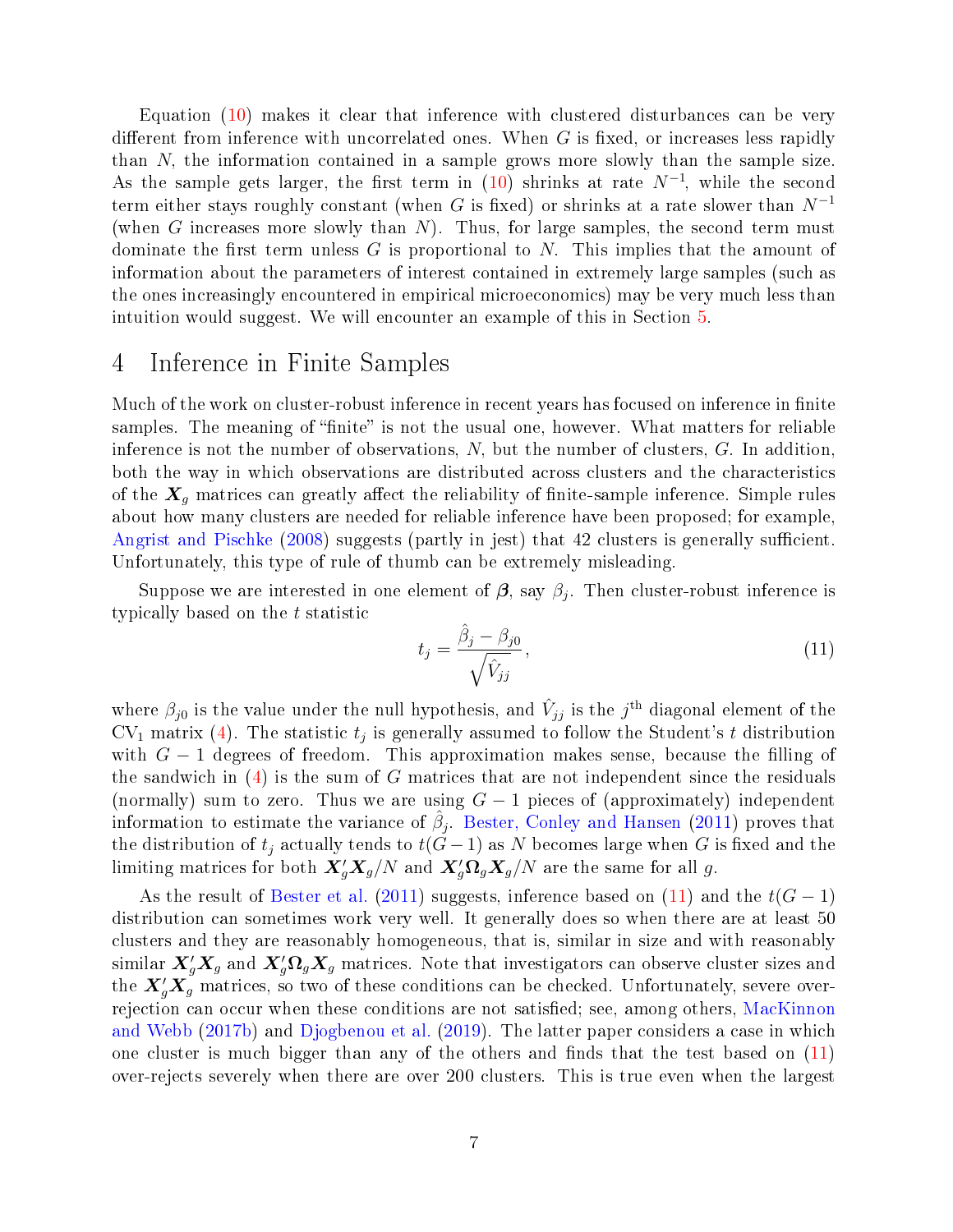cluster is becoming a smaller fraction of the sample as  $G$  increases at a rate fast enough for asymptotic theory to be valid.

One way to check whether inference is likely to be reliable is to compute the "effective number of clusters,"  $G^*$ , as defined in [Carter, Schnepel and Steigerwald](#page-27-6) [\(2017\)](#page-27-6). This quantity depends on G, the  $N_g$ , and the entire X matrix, and it requires assumptions about the extent of intra-cluster correlation. When  $G^*$  is substantially less than  $G$ , and especially when it is small (say, less than 20), tests based on the  $t(G-1)$  distribution are almost certain to over-reject. Computing  $G^*$  using the entire sample can be costly or even infeasible when N is large, but it is often possible to compute a very good estimate using a subsample. Inference can be based on the  $t(G^*)$  distribution, if desired, although this does not seem to be as reliable as inference based on several other approaches.

As was discussed in Section [2,](#page-3-0) the test statistic  $(11)$  can be modified by using the  $CV_2$ covariance matrix given in  $(5)$  instead of  $CV_1$ . Bell and McCaffrey [\(2002\)](#page-27-1) and [Imbens and](#page-28-1) [Kolesár](#page-28-1) [\(2016\)](#page-28-1) further suggest ways of computing a degrees-of-freedom parameter to be used instead of  $G - 1$ . [Young](#page-29-3) [\(2016\)](#page-29-3) proposes a different way of accomplishing essentially the same thing. His method first corrects the bias of the  $CV_1$  standard error, thus avoiding the computational difficulties of calculating  $CV_2$ , and then calculates a degrees-of-freedom parameter. These methods are discussed and compared in [MacKinnon and Webb](#page-28-2) [\(2018\)](#page-28-2).

Yet another approach is to run a regression that uses cluster averages instead of individual data, as suggested in [Donald and Lang](#page-28-5)  $(2007)$ . Thus there would be G observations instead of N. This can work well when the regressors of interest do not vary within clusters, but it can result in serious loss of power in other cases; see [MacKinnon and Webb](#page-29-4) [\(2019\)](#page-29-4). Using cluster averages would not make sense for the example of Section [5,](#page-11-0) where the key regressors (measures of educational attainment) vary mainly at the individual level.

When there are two or more restrictions to be tested, we need to use a Wald test instead of a t test. Suppose we wish to test the hypothesis that  $\mathbf{R}\boldsymbol{\beta} = \boldsymbol{r}$ , where  $\boldsymbol{R}$  is an  $r \times k$  matrix and r is an  $r \times 1$  vector. We can test these r restrictions jointly using the cluster-robust Wald statistic

$$
W(\hat{\boldsymbol{\beta}}) = (\boldsymbol{R}\hat{\boldsymbol{\beta}} - \boldsymbol{r})'(\boldsymbol{R}\hat{\boldsymbol{V}}\boldsymbol{R}')^{-1}(\boldsymbol{R}\hat{\boldsymbol{\beta}} - \boldsymbol{r}),
$$
\n(12)

where  $\hat{V}$  would usually be CV<sub>1</sub> given in [\(4\)](#page-3-3). We require that  $r \leq G$ , because the rank of  $\hat{\bm{V}}$  is at most G. Asymptotically, as G gets large,  $\hat{W}(\hat{\bm{\beta}})$  would be distributed as  $\chi^2(r)$ . However, this is likely to provide a very poor approximation in finite samples, especially when  $r$  is not much smaller than  $G$ .

In most cases, the best way to perform tests of restrictions on the linear regression model  $(1)$  seems to be to use a particular version of the wild bootstrap. We first compute either a t statistic like  $t_j$  or a Wald statistic like  $W(\hat{\beta})$ , then compute a large number of bootstrap test statistics, and finally calculate a bootstrap  $P$  value that measures how extreme the actual test statistic is relative to the distribution of the bootstrap test statistics. For example, if 26 out of 999 bootstrap statistics were more extreme than the actual test statistic, the bootstrap P value would be  $27/999 = 0.027$ .

The key issue for bootstrap testing is how to generate the bootstrap samples. In the case of [\(1\)](#page-3-1), there are several plausible ways to do so. The best approach usually seems to be to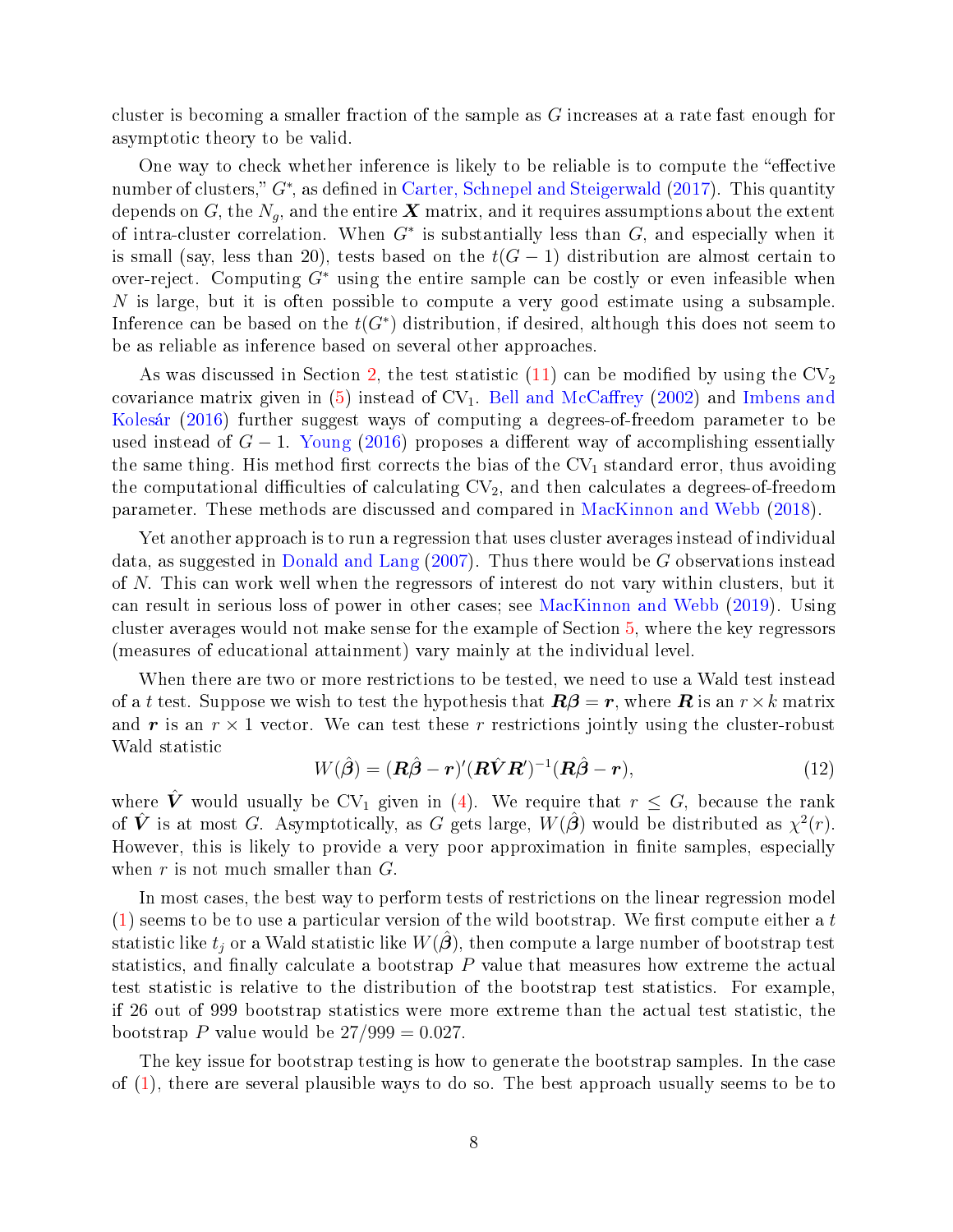use the restricted wild cluster bootstrap (WCR) proposed in [Cameron, Gelbach and Miller](#page-27-7) [\(2008\)](#page-27-7), which I now discuss. [MacKinnon and Webb](#page-28-4) [\(2017b\)](#page-28-4) studies this method in detail, and [Djogbenou et al.](#page-28-3) [\(2019\)](#page-28-3) proves that it is asymptotically valid and can provide what is called an "asymptotic refinement" in some circumstances.<sup>[2](#page-9-0)</sup> The basic idea is to generate the vector of bootstrap disturbances for each cluster using the vector of residuals for that cluster, so as to retain the intra-cluster covariances of the latter. The method is called "restricted" because the parameters and disturbances of the bootstrap data generating process (DGP) are based on estimates that satisfy the null hypothesis.

Suppose the objective is to test the restriction  $a'\beta = 0$ , where a is a known vector of length  $K$ . Then the WCR bootstrap works as follows:

- 1. Obtain OLS estimates  $\hat{\boldsymbol{\beta}}$  and the CRVE  $\hat{\boldsymbol{V}}$  using [\(1\)](#page-3-1) and [\(4\)](#page-3-3). Also, re-estimate (1) subject to the restriction  $a'\beta = 0$  to obtain restricted estimates  $\tilde{\beta}$  and residuals  $\tilde{u}$ .
- 2. Calculate the cluster-robust  $t$  statistic,  $t_a = \bm{a}' \hat{\bm{\beta}} / \sqrt{\bm{a}' \hat{\bm{V}} \bm{a}}$  .
- 3. For each of  $B$  bootstrap replications, indexed by  $b$ .
	- (a) generate a set of bootstrap disturbances  $u^{*b}$ , where the subvector corresponding to cluster g is equal to  $u_g^{*b} = v_g^{*b} \tilde{u}_g$ , and the  $v_g^{*b}$  are independent realizations of an auxiliary random variable  $v^*$  with zero mean and unit variance;
	- (b) generate the bootstrap dependent variables according to  $\mathbf{y}^{*b} = \mathbf{X}\tilde{\boldsymbol{\beta}} + \boldsymbol{u}^{*b}$ ;
	- (c) obtain the bootstrap estimate  $\hat{\beta}^{*b} = (X'X)^{-1}X'y^{*b}$ , the bootstrap residuals  $\hat{\bm{u}}^{*b}$ , and the bootstrap covariance matrix

<span id="page-9-1"></span>
$$
\hat{\mathbf{V}}_{b}^{*} = \frac{G(N-1)}{(G-1)(N-K)} (\mathbf{X}'\mathbf{X})^{-1} \left( \sum_{g=1}^{G} \mathbf{X}'_{g} \hat{\mathbf{u}}_{g}^{*b} (\hat{\mathbf{u}}_{g}^{*b})' \mathbf{X}_{g} \right) (\mathbf{X}'\mathbf{X})^{-1};
$$
(13)

(d) calculate the bootstrap  $t$  statistic

$$
t^{*b}_a = \frac{\bm{a}' \hat{\bm{\beta}}^{*b}}{\sqrt{\bm{a}' \hat{\bm{V}}_b^* \bm{a}}}.
$$

4. If the alternative hypothesis is  $a'\beta \neq 0$  and there is no reason to expect the test statistic to have a non-zero mean under the null hypothesis, compute the symmetric bootstrap P value

<span id="page-9-2"></span>
$$
\hat{P}_{\rm S}^* = \frac{1}{B} \sum_{b=1}^B \mathbb{I}(|t_a^{*b}| > |t_a|),\tag{14}
$$

where  $\mathbb{I}(\cdot)$  denotes the indicator function. If the test statistic may have a non-zero mean, as in the case of a regression estimated by instrumental variables, it would be better to compute an equal-tail  $P$  value, which is twice the minimum of the upper-tail and lower-tail bootstrap P values; see Section [8.](#page-20-0)

<span id="page-9-0"></span><sup>&</sup>lt;sup>2</sup>When a bootstrap test provides an asymptotic refinement, its performance improves faster as  $N$  (or in this case  $G$ ) increases than does the asymptotic test on which it is based.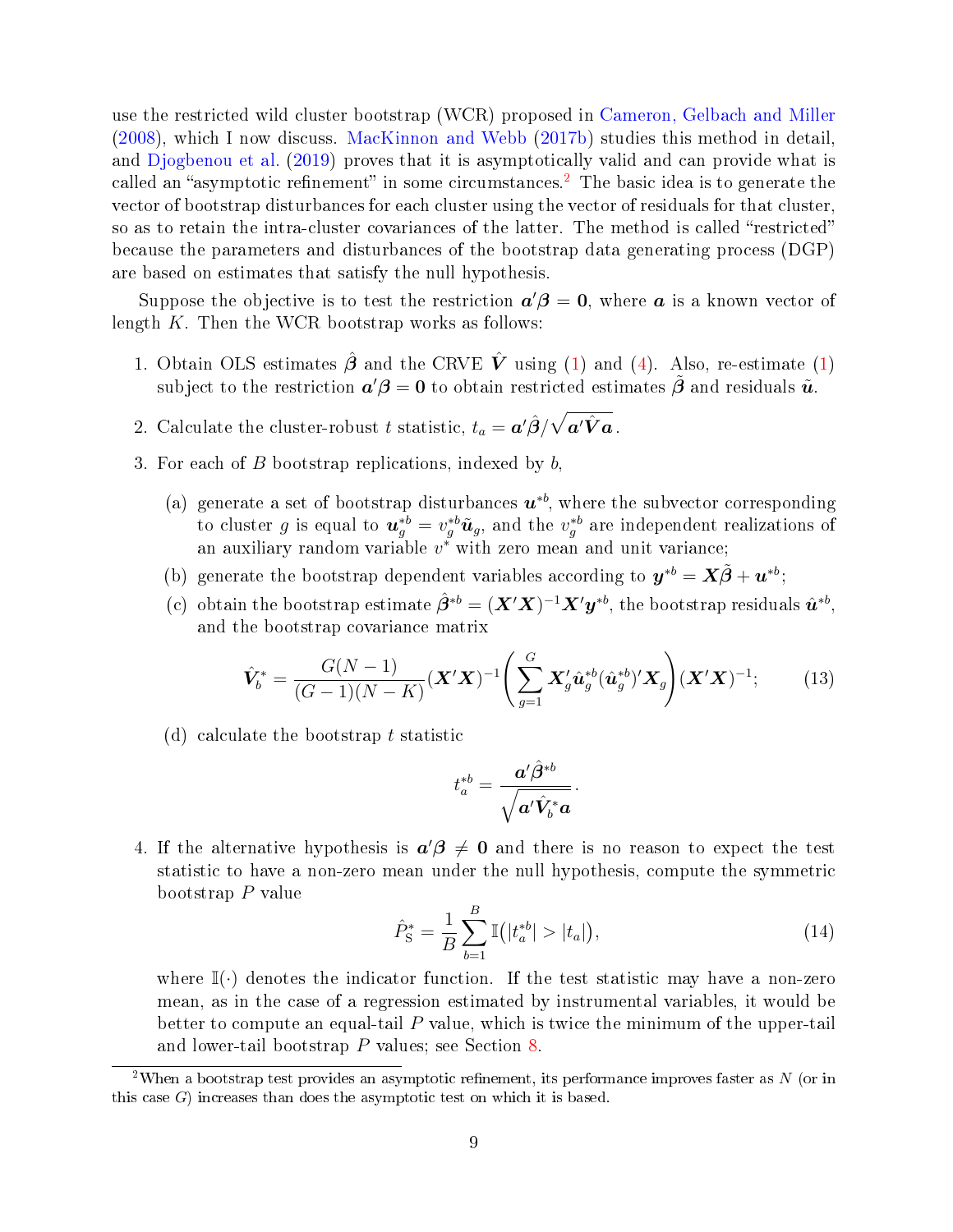For the Wald test based on  $W(\hat{\boldsymbol{\beta}})$ , we would compute the bootstrap statistic  $W(\hat{\boldsymbol{\beta}}^{*b})$ instead of  $t_a^{*b}$  in step 3(d), and we would compute an upper-tail  $P$  value in step 4.

The WCR bootstrap has two key features. The first is that the same realization of the auxiliary random variable,  $v_g^{*b}$ , multiplies every residual within cluster g for bootstrap sample b. This ensures that the bootstrap DGP retains the intra-cluster covariances of the residuals, which, on average, should look like the intra-cluster covariances of the disturbances. The second is that the bootstrap DGP imposes the null hypothesis. In this case and many others, bootstrap tests perform better when the bootstrap samples impose the null hypothesis; see [Davidson and MacKinnon](#page-27-8) [\(1999\)](#page-27-8). Notice that, unlike the familiar pairs bootstrap, the wild cluster bootstrap does not involve resampling the data. The  $X$  matrix is identical for every bootstrap sample; only the  $\bm{y}^{*b}$  vectors vary. The pairs bootstrap cannot be used for models like [\(1\)](#page-3-1) because resampling by observation would destroy the clustered structure of the data. However, the pairs cluster bootstrap, in which entire clusters are resampled, can be used; see the end of this section and Section [9.](#page-23-0)

In principle, the  $v^*$  could follow any distribution with mean 0 and variance 1. However, in most cases, it seems to be best to employ the Rademacher distribution, for which  $v^* = 1$ or  $v^* = -1$ , each with probability 0.5; see [MacKinnon](#page-28-6) [\(2015\)](#page-28-6). Why the Rademacher distribution is particularly attractive is discussed in [Djogbenou et al.](#page-28-3) [\(2019\)](#page-28-3). It is not a good idea to use a 2-point distribution like the Rademacher when  $G$  is very small, however, because the number of distinct bootstrap samples is just  $2^G$ ; see [Webb](#page-29-5) [\(2014\)](#page-29-5), which suggests a 6-point distribution for use in such cases.

Provided the number of clusters is not too large, it is possible to generate a large number of wild cluster bootstrap test statistics very efficiently. This is what the Stata routine boottest does; see [Roodman, MacKinnon, Nielsen and Webb](#page-29-6) [\(2019\)](#page-29-6). The algorithm it uses actually computes the  $t_a^{*b}$  without explicitly calculating either the bootstrap residuals  $\hat{\boldsymbol{u}}^{*b}$  or the bootstrap CRVE [\(13\)](#page-9-1). All of the computations that are  $O(N)$  are done just once, rather than for every bootstrap sample. Therefore, for large  $B$ , the computational cost of computing a WCR bootstrap P value is approximately  $O(G^2B)$  instead of  $O(NB)$ . In consequence, when  $G \ll N$ , as is the case for the empirical example of Section [5,](#page-11-0) using the WCR bootstrap can be remarkably inexpensive. Even though this example involves well over a million observations and 57 coefficients, it takes less than 30 seconds to calculate a bootstrap P value based on 99,999 bootstraps for either 36 or 51 clusters.

Because using boottest is so inexpensive in most cases, it probably makes sense to employ the restricted wild cluster bootstrap by default whenever making cluster-robust inferences using Stata. If the WCR bootstrap  $P$  value is similar to the one based on the  $t(G-1)$  distribution, then we can be fairly confident that it is reliable. If they differ substantially, however, it is very likely that the former is more accurate than the latter, but it is by no means certain that it is sufficiently accurate. Unfortunately, the WCR bootstrap can be seriously unreliable in certain cases; see Section [7.](#page-17-0)

Confidence intervals can easily be obtained by inverting a bootstrap test, and boottest does this by default. A 95% bootstrap condence interval is simply the set of parameter values for which the bootstrap  $P$  value is greater than 0.05. Finding such an interval requires iteration, with the bootstrap  $P$  value computed for a number of potential upper and lower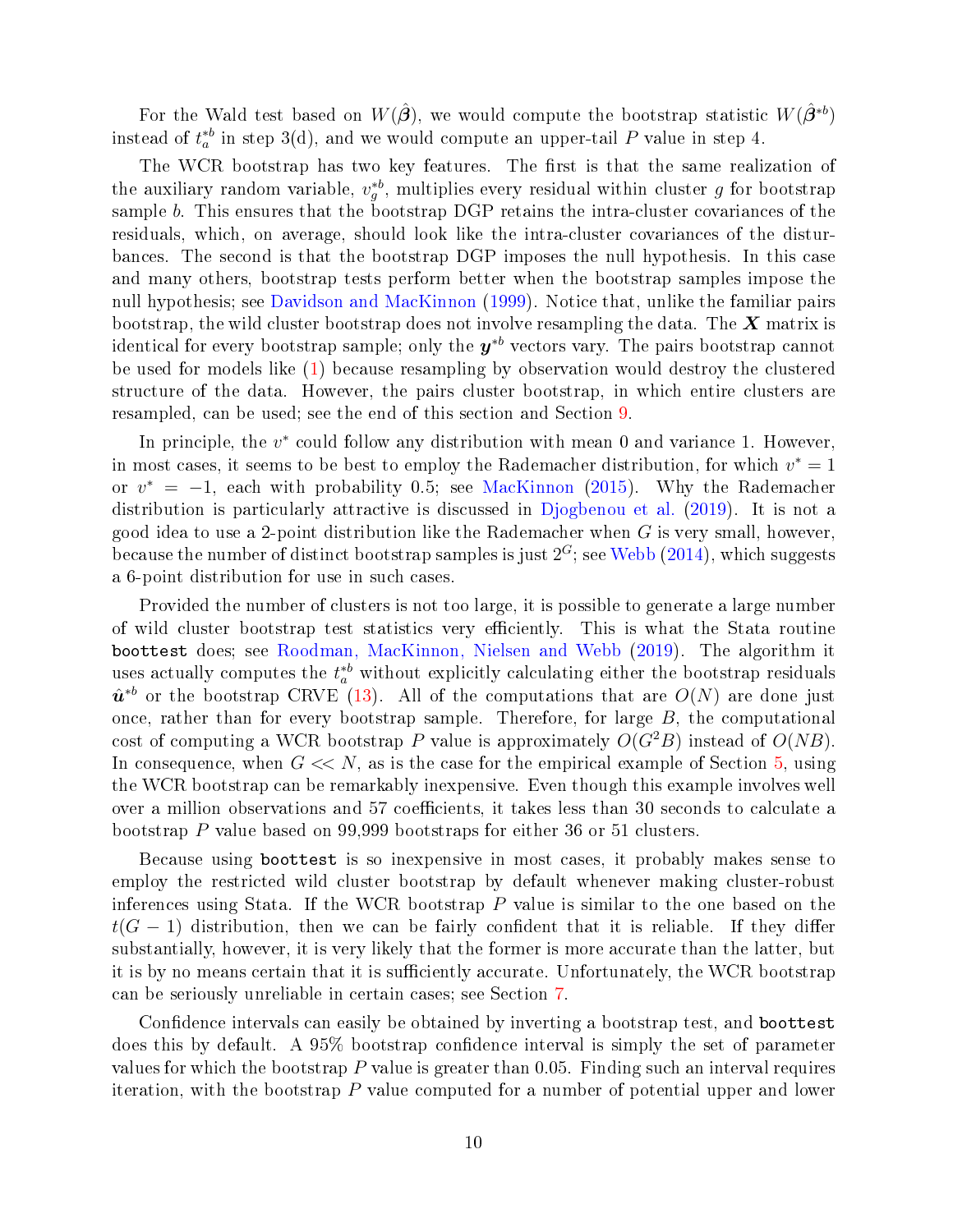limits. [MacKinnon](#page-28-6) [\(2015\)](#page-28-6) provides simulation evidence which suggests that confidence intervals based on inverting WCR bootstrap tests work better than several alternatives.

Even though the disturbances for bootstrap samples generated by the wild cluster bootstrap are clustered in only one dimension, it can also be used in conjunction with two-way clustered standard errors. [MacKinnon et al.](#page-29-2) [\(2020b\)](#page-29-2) shows that the WCR bootstrap often works well in this case, and boottest makes it easy to do this.

Other bootstrap methods can also be used. [MacKinnon and Webb](#page-28-2) [\(2018\)](#page-28-2) argues that the ordinary wild bootstrap can sometimes work better than the wild cluster bootstrap when interest focuses on a treatment dummy; see Section [7.](#page-17-0)<sup>[3](#page-11-1)</sup> Bertrand, Duflo and Mullainathan [\(2004\)](#page-27-9) suggests using the pairs cluster bootstrap, in which the data are resampled by cluster. This typically does not work as well as the wild cluster bootstrap; see [Cameron et al.](#page-27-7) [\(2008\)](#page-27-7) and [MacKinnon and Webb](#page-28-7) [\(2017a\)](#page-28-7). However, it has the advantage that it can be used for nonlinear models like the probit model. The pairs cluster bootstrap will be discussed briefly in that context in Section [9.](#page-23-0)

#### <span id="page-11-0"></span>5 An Empirical Example

The impact of alternative assumptions about how the disturbances are clustered can be striking. In this section, I illustrate this in the context of a simple earnings equation. The dependent variable is the logarithm of weekly earnings for men aged 25 to 65, conditional on earnings being greater than \$20 (not adjusted for inflation). The key regressors are age, age squared, and four education dummies. Ed2 is a dummy for completing high school, Ed3 is a dummy for completing two years of college or university, Ed4 is a dummy for obtaining a university degree, and Ed5 is a dummy for obtaining a postgraduate degree. The data come from the U.S. Current Population Survey (CPS) for the years 1979 through 2015 (37 years). There are 1,156,597 observations from 51 states (including the District of Columbia). On average, there are about 31,259 observations per year. The largest state (California) has 87,427 observations, and the smallest (Hawaii) has only 4,068.

The equation that I estimate, using ordinary least squares, is

<span id="page-11-2"></span>
$$
y_{gti} = \beta_1 + \sum_{j=2}^{5} \beta_j \text{ED} j_{gti} + \beta_6 \text{Age}_{gti} + \beta_7 \text{Age}_{gti}^2 + \sum_{s=1}^{36} \gamma_s \text{Year}_t^s + \sum_{k=1}^{50} \eta_k \text{State}_g^k + u_{gti}, \quad (15)
$$

where g denotes the state, t denotes the year, and i denotes the individual. In equation [\(15\)](#page-11-2), Year<sup>s</sup> is a dummy that equals 1 when  $s = t$ , and State<sup>k</sup> is a dummy that equals 1 when  $g = k$ . One year dummy and one state dummy are omitted to avoid perfect collinearity, and the year dummy variables are "absorbed" to save computer time, leaving  $57 \text{ coefficient}$ cients to estimate. This equation could be used to answer various economic questions. For concreteness, I focus on the value of obtaining a postgraduate degree.[4](#page-11-3)

<span id="page-11-1"></span> $3$ Unfortunately, the tricks that boottest uses to save computer time are not effective for the ordinary wild bootstrap.

<span id="page-11-3"></span><sup>&</sup>lt;sup>4</sup>This equation was previously estimated, using the same dataset, in [MacKinnon](#page-28-8)  $(2016)$ , which contains a number of results not reported here, but no results for clustering by year or two-way clustering.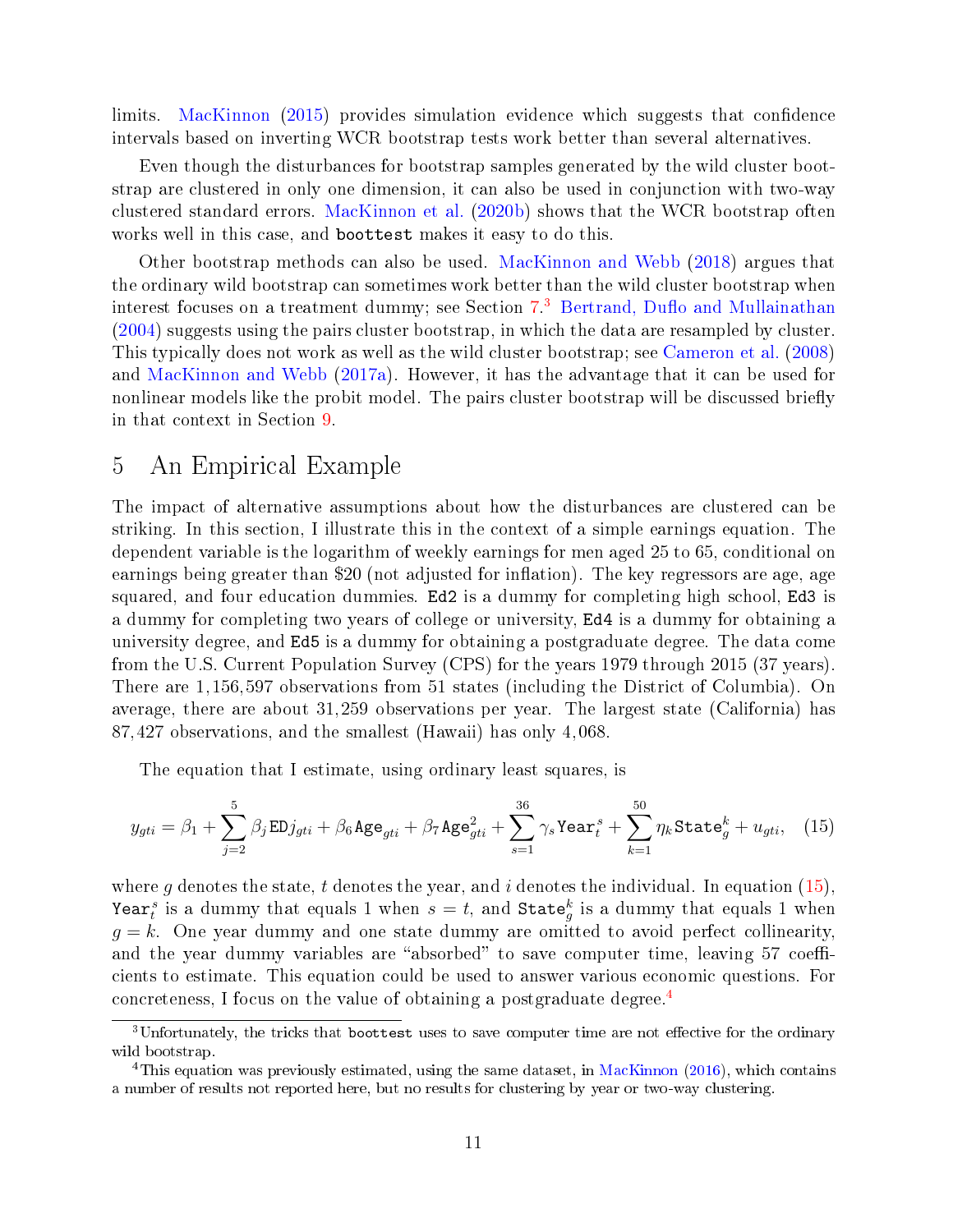

<span id="page-12-1"></span>Figure 1: Confidence Intervals for  $\delta$ 

The coefficients on Ed4 and Ed5 are  $\hat{\beta}_4 = 0.67762$  and  $\hat{\beta}_5 = 0.78727$ . Thus the estimated percentage increase in earnings associated with having obtained the higher degree is

<span id="page-12-0"></span>
$$
\hat{\delta} = 100 \left( \exp(\hat{\beta}_5 - \hat{\beta}_4) - 1 \right) = 100 \left( \exp(0.78727 - 0.67762) - 1 \right) = 11.589\%.
$$
 (16)

Of course, since people make choices about how much education to obtain, we cannot naively interpret this number as an estimate of how much more someone who chose to obtain only an undergraduate degree would earn if they had chosen to obtain a postgraduate degree as well. At best, it is simply an empirical regularity.

In order to compute a confidence interval for  $\delta$ , the population equivalent of  $\delta$  defined in  $(16)$ , we need a standard error. The traditional approach would be to argue that, since the fixed effects account for any within-cluster correlation, we can just use a conventional heteroskedasticity-robust standard error. The  $HC_1$  standard error is 0.2215, which suggests that we have estimated  $\delta$  with great accuracy.

However, including state and year fixed effects does not in fact eliminate all within-cluster correlation. It would only do so if the  $u_{qti}$  in [\(15\)](#page-11-2) followed a random-effects model, where  $u_{\text{at}}$  is the sum of a random state effect, a random year effect, and an individual effect. If there were instead random effects at the state-year level, or at a lower level, or perhaps some more complicated pattern of correlated disturbances, the fixed effects would not eliminate all within-cluster correlation. Thus it seems plausible that there may be within-cluster correlations among the disturbances.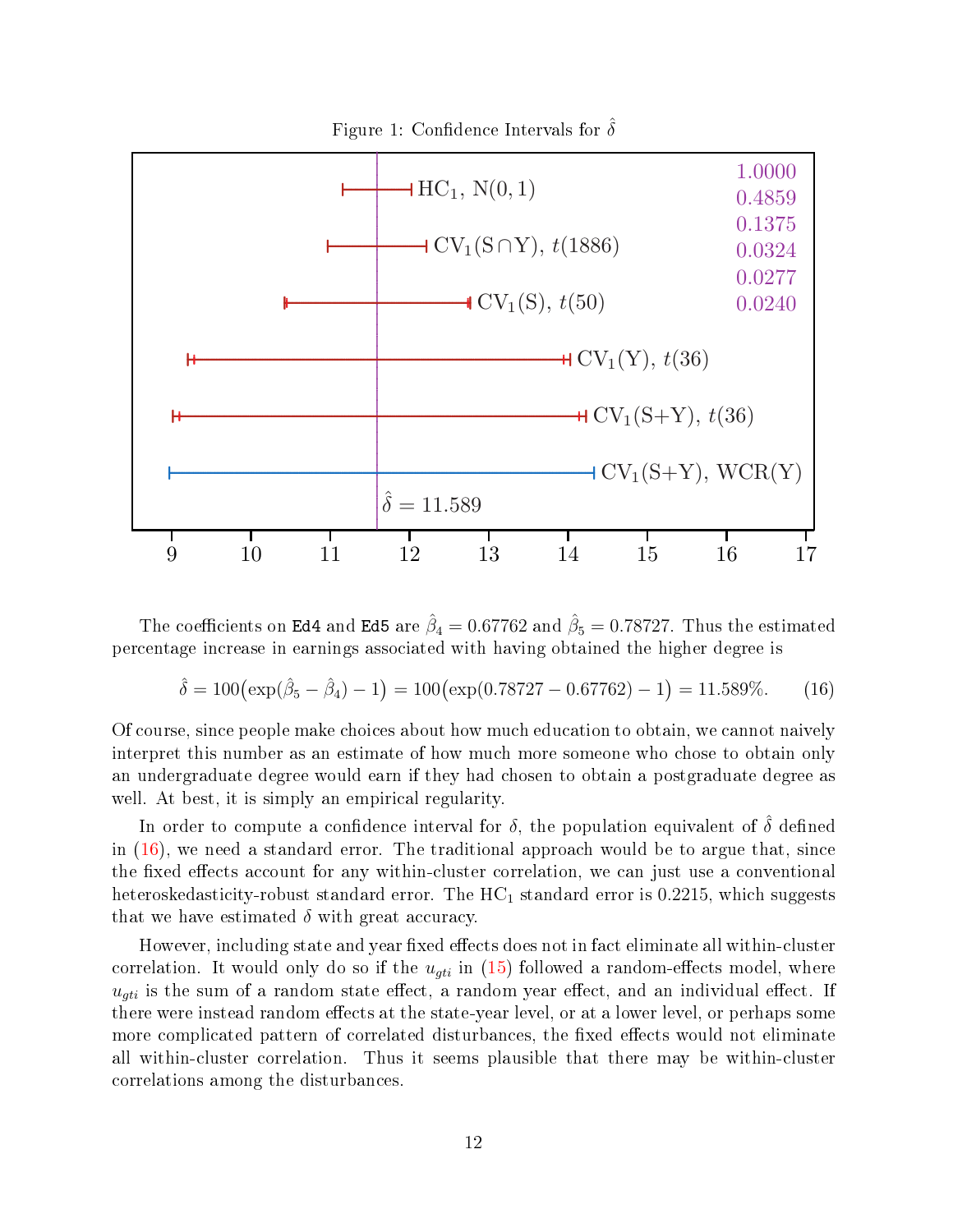Figure [1](#page-12-1) shows six different 95% confidence intervals for  $\delta$ . These are based on five different assumptions about how the disturbances are clustered. It is evident that, for this model and dataset, the assumptions we make about clustering have an enormous impact on the intervals we obtain.

The topmost interval in the figure, of which the lower and upper limits are 11.156 and 12.024, respectively, is based on the  $HC_1$  standard error given above and the critical value 1.96, which is the 0.975 quantile of the standard normal distribution. This is probably the interval that most investigators would have used until about the year 2000.

The second interval shown in Figure [1](#page-12-1) is based on clustering by the intersection of state and year, which in the figure is denoted  $CV_1(S\cap Y)$ . There are  $37 \times 51 = 1887$  clusters, so the 0.975 quantile of the  $t(1886)$  distribution is used to obtain the limits of the interval, which are  $10.968$  and  $12.214$ . This interval is wider than the first one, but not dramatically so. Some investigators still use intervals like this one, although they have little theoretical or empirical justification; see below.

The next two intervals also use one-way clustering, but at a much higher level. For the third interval, clustering is by state, and for the fourth, it is by year. Each horizontal line here actually shows two intervals. The narrower one is based on the standard normal distribution, and the wider ones are based on the  $t(50)$  and  $t(36)$  distributions for clustering by state and year, respectively. The numbers of clusters are now small enough that the differences between the standard normal and Student's t distributions are important.<sup>[5](#page-13-0)</sup>

It is not surprising that clustering by state yields a considerably wider interval than clustering by the intersection of state and year. The number of off-diagonal elements of  $\Omega$ that are allowed to be non-zero is very much greater with 51 big clusters than with 1887 small ones. However, it may be surprising that clustering by year yields a much wider interval than clustering by state. It appears to be widely believed that, in the context of data with both a time and a cross-section component, clustering by the latter (in this case states) is the right thing to do, because it allows for general patterns of serial correlation within states. Clustering by time period seems to be much less common. An exception is the finance literature [\(Thompson](#page-29-1) [2011\)](#page-29-1), where two-way clustering by firm (or asset) and time period is not uncommon.

The belief that clustering by state is safer than clustering by the intersection of state and year appears to have originated with simulation results in [Bertrand et al.](#page-27-9) [\(2004\)](#page-27-9). This paper was the first to employ "placebo-law" experiments, in which every replication uses the same data for the regressand and all but one of the regressors. The only thing that differs across replications is the regressor of interest, a treatment dummy that affects certain states in certain years. Since the treatment dummies are generated randomly, we would expect valid statistical procedures to reject the null hypothesis about as often as the level of the test. Instead, when the standard errors are either heteroskedasticity-robust or robust only to state-year clustering, the tests over-reject very severely.

<span id="page-13-0"></span><sup>&</sup>lt;sup>5</sup>Sharp-eyed readers may notice that the intervals in Figure [1](#page-12-1) appear to be slightly asymmetric. That is because they were computed by forming symmetric intervals for  $\beta_5 - \beta_4$  and then converting those into asymmetric intervals for  $\delta$  by applying the function  $100\left(\exp(\cdot)-1\right)$  to the upper and lower limits.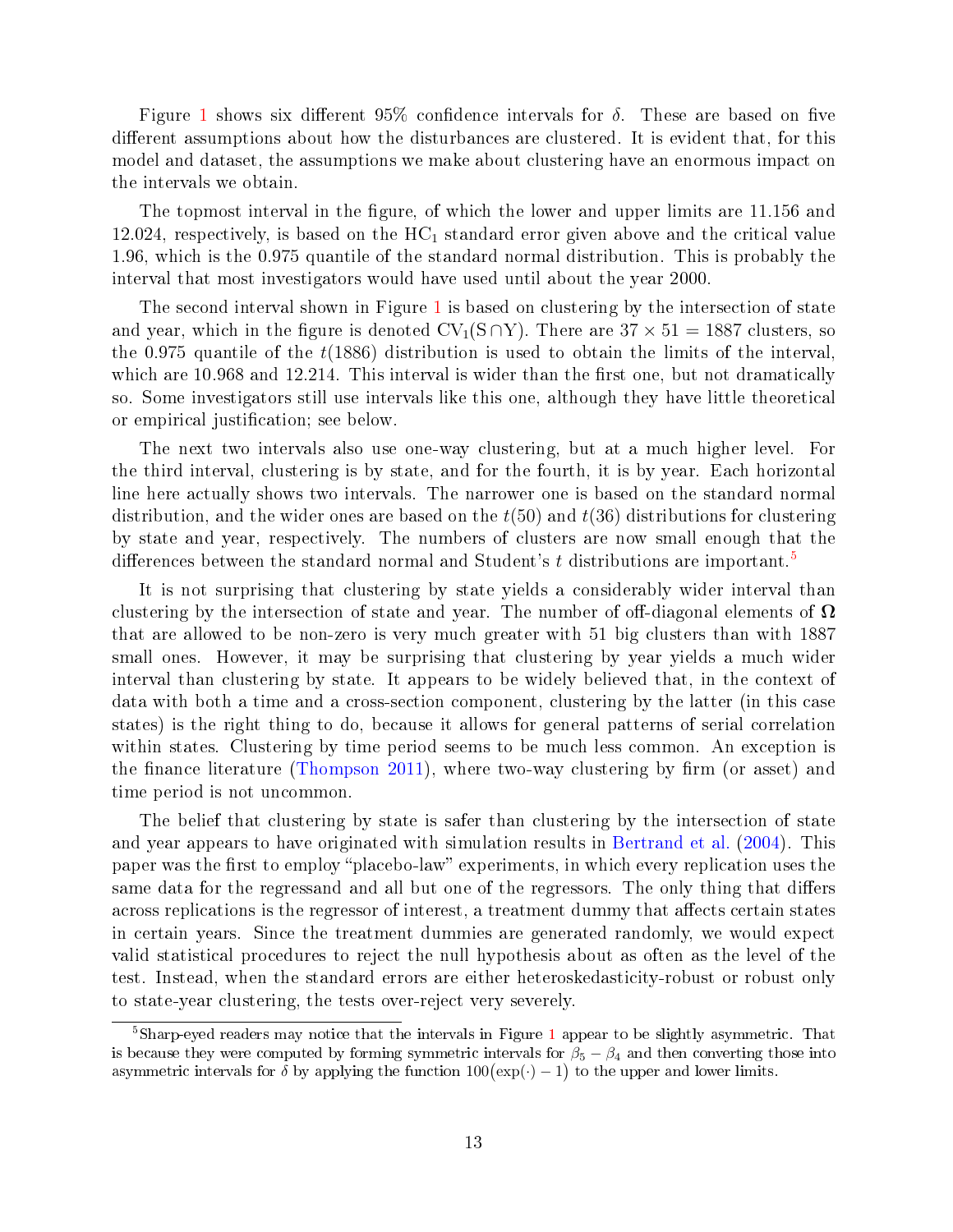[MacKinnon](#page-28-8) [\(2016\)](#page-28-8) performs placebo-law experiments using the dataset of this paper, based on equation [\(15\)](#page-11-2) augmented by a random treatment dummy. These experiments confirm the findings of [Bertrand et al.](#page-27-9)  $(2004)$  that there is very severe over-rejection when standard errors account only for heteroskedasticity or only for clustering at the state-year level. They also suggest that the extent of over-rejection depends strongly on the sample size. The larger the sample, the more the tests over-reject. Unfortunately, the experiments in [MacKinnon](#page-28-8) [\(2016\)](#page-28-8) do not consider clustering by year or two-way clustering.

To allow for both serial correlation within states and contemporaneous correlation across states, the fth and sixth intervals use two-way clustering by state and year, where the middle matrix in the CRVE is  $(7)$ . The fifth one is a conventional confidence interval based on the  $t(36)$  distribution, while the sixth is a bootstrap interval using the restricted wild cluster bootstrap with bootstrap clustering by year; this is denoted  $WCR(Y)$  in the figure. Clustering the bootstrap samples by state yields extremely similar results that are not reported.<sup> $\bar{6}$  $\bar{6}$  $\bar{6}$ </sup> In this case, the impact of bootstrapping is quite modest, because the numbers of clusters in both dimensions are not all that small.

The bootstrap interval in Figure [1](#page-12-1) is based on 99,999 bootstrap samples, so that there is very little simulation error. This may seem like an extraordinarily large number for a sample of over a million observations, but it was not computationally demanding to compute this interval using boottest, even though it involved numerically inverting a bootstrap test; see [Roodman et al.](#page-29-6) [\(2019\)](#page-29-6) and the discussion in Section [4.](#page-7-0)

It may seem that we have to choose among the six intervals in Figure [1](#page-12-1) somewhat arbitrarily. However, as I discuss below, there appears to be strong, albeit informal, evidence that the top three intervals are too narrow. Whether we need to use two-way clustering or one-way clustering by year is not so clear, however. Bootstrapping the interval based on the latter makes it slightly wider, as expected, but still somewhat narrower than the bootstrapped two-way interval. These bootstrap intervals are [9.187, 14.088] and [8.971, 14.328], respectively. Considering the sample size, these seem remarkably wide, a point that will be discussed at the end of this section.

Ideally, we could perform a statistical test to determine which level of clustering, and therefore which condence interval, is appropriate. How to perform such a test is an area of active research. [Ibragimov and Müller](#page-28-9) [\(2016\)](#page-28-9) proposes a test between one-way clustering at a low level (or no clustering at all) against one-way clustering at a higher level, but it is not applicable to two-way clustering and requires that the key parameter(s) be identifiable using the data for each cluster. More widely applicable tests are being developed in [MacKinnon,](#page-29-7) [Nielsen and Webb](#page-29-7) [\(2020a\)](#page-29-7).

The top interval in Figure [1,](#page-12-1) the one based on  $HC_1$ , would be appropriate if there were actually no intra-cluster correlation. In that case, the matrix  $\Omega$  would be diagonal, and all the intervals would be valid. In the special case of the sample mean, which was discussed in Section [3,](#page-5-0)  $HC_1$  would estimate only the first term in equation  $(9)$ , setting the entire second term to zero. The various cluster-robust estimators would instead estimate both the first term and some of the covariances in the second term, setting others to zero. The two-way

<span id="page-14-0"></span> $6$ Although the bootstrap samples exhibit one-way clustering by either year or state, the CRVE that is computed for both the actual and bootstrap samples has two-way clustering.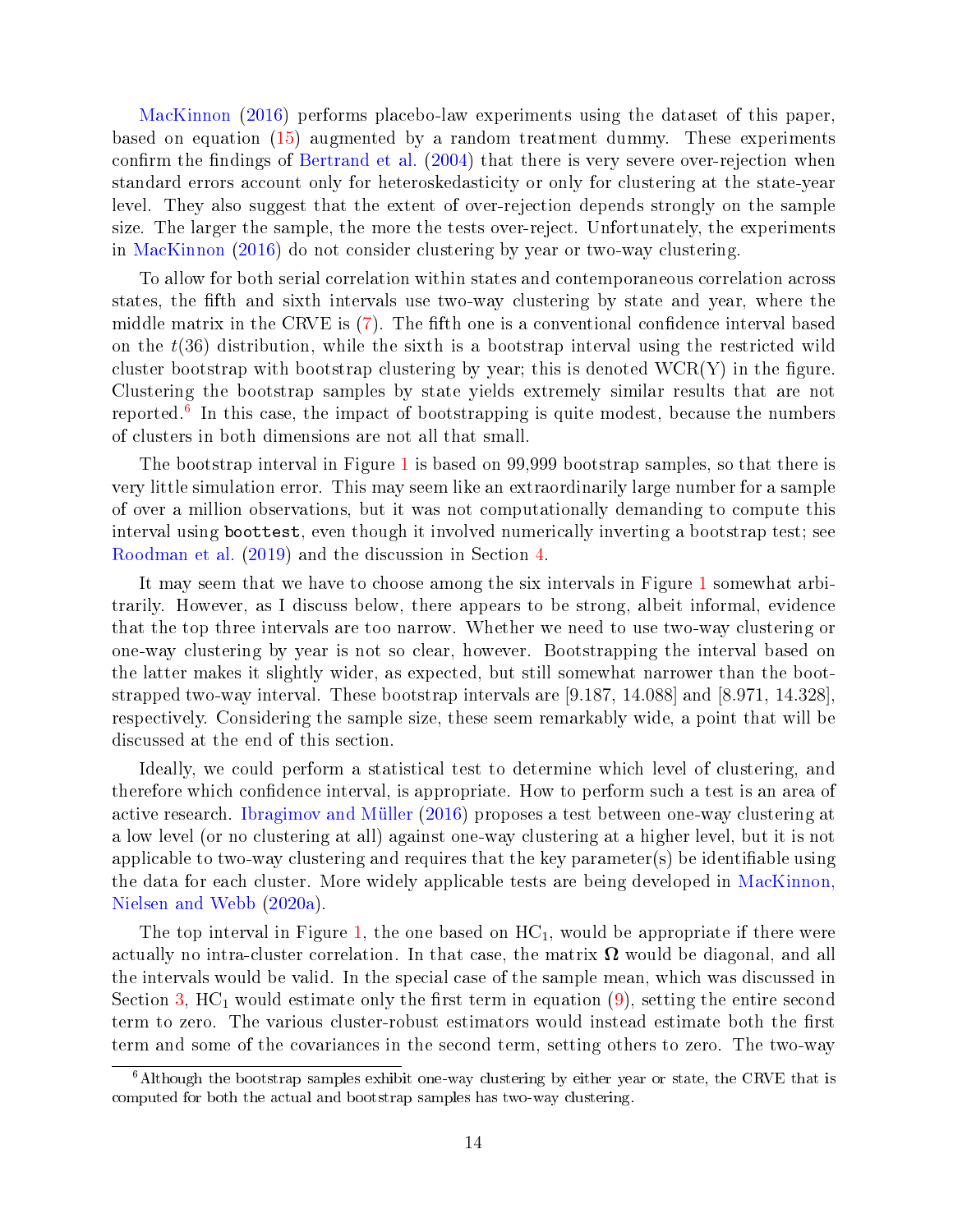CRVE would estimate the largest number of covariances, but even it would set most of them to zero.

If  $\Omega$  were actually diagonal, we would expect the estimated covariances to be, on average, zero. But it is clear from Figure [1](#page-12-1) that they are actually positive, on average, because the cluster-robust standard errors are getting larger and larger as we estimate more and more covariances. For clustering by state, by year, and by both state and year, there are a great many of these covariances. It seems highly unlikely that the true covariances could be zero, on average, when the estimates of their average are so large.

As noted above, the confidence intervals that seem most plausible are surprisingly wide. This is because the sample actually contains much less information than it initially appears to. The numbers in the upper right of Figure [1](#page-12-1) attempt to quantify this information loss. Each of them corresponds to one of the displayed intervals, in the same order from top to bottom. The number for a given interval is the ratio of the sample size that would be needed to obtain an interval of that length if the disturbances really were uncorrelated to the actual sample size. The smallest number here, 0.0240, tells us that the length of the bootstrap interval with two-way clustering is what we would expect to obtain using a sample of only  $0.0240 \times 1,156,597 = 27,758$  observations with uncorrelated disturbances.

To investigate this issue further, I reduced the sample size from 1,156,597 to 72,288 by randomly throwing away 15 out of every 16 observations without attempting to preserve the relative sample sizes for each state-year combination. The  $HC_1$  standard error increased by a factor of 3.95. This is just about what we would expect when the sample size is reduced by a factor of 16. However, the various clustered standard errors increased by much less. For example, the standard error based on state-level clustering increased by a factor of just 1.81. Even more surprisingly, the standard error based on two-way clustering increased by a factor of only 1.098. Thus throwing away 15/16 of the sample increased the standard error by just under 10%.

This implies that, for equation [\(15\)](#page-11-2) with two-way clustering (and also with one-way clustering by year), the extra information we gain when we increase the sample size by a factor of 16 is very modest. But recall expression [\(10\)](#page-6-2) for the variance of a sample mean when there is clustering. When we increase N and all the  $N_g$  by a factor of 16, the first term shrinks by a factor of 16, but the second term remains essentially the same size. This is also true when there is two-way clustering. Thus, if the second term is already fairly large relative to the first term, the net effect of increasing the sample size, even by a large factor, may be only a modest reduction in the sampling variance of an estimator.

### <span id="page-15-0"></span>6 Why Is There Intra-Cluster Correlation?

Precisely why residuals appear to be correlated within clusters in a great many econometric applications is not entirely clear. The reasons probably vary across models and datasets. In many cases, it seems reasonable to believe that there are unobserved quantities which affect some or all observations within each cluster. For data on educational outcomes, as an example, there may be unobserved random effects at the teacher and/or school and/or district levels; see [Koedel, Parsons, Podgursky and Ehlert](#page-28-10) [\(2015\)](#page-28-10).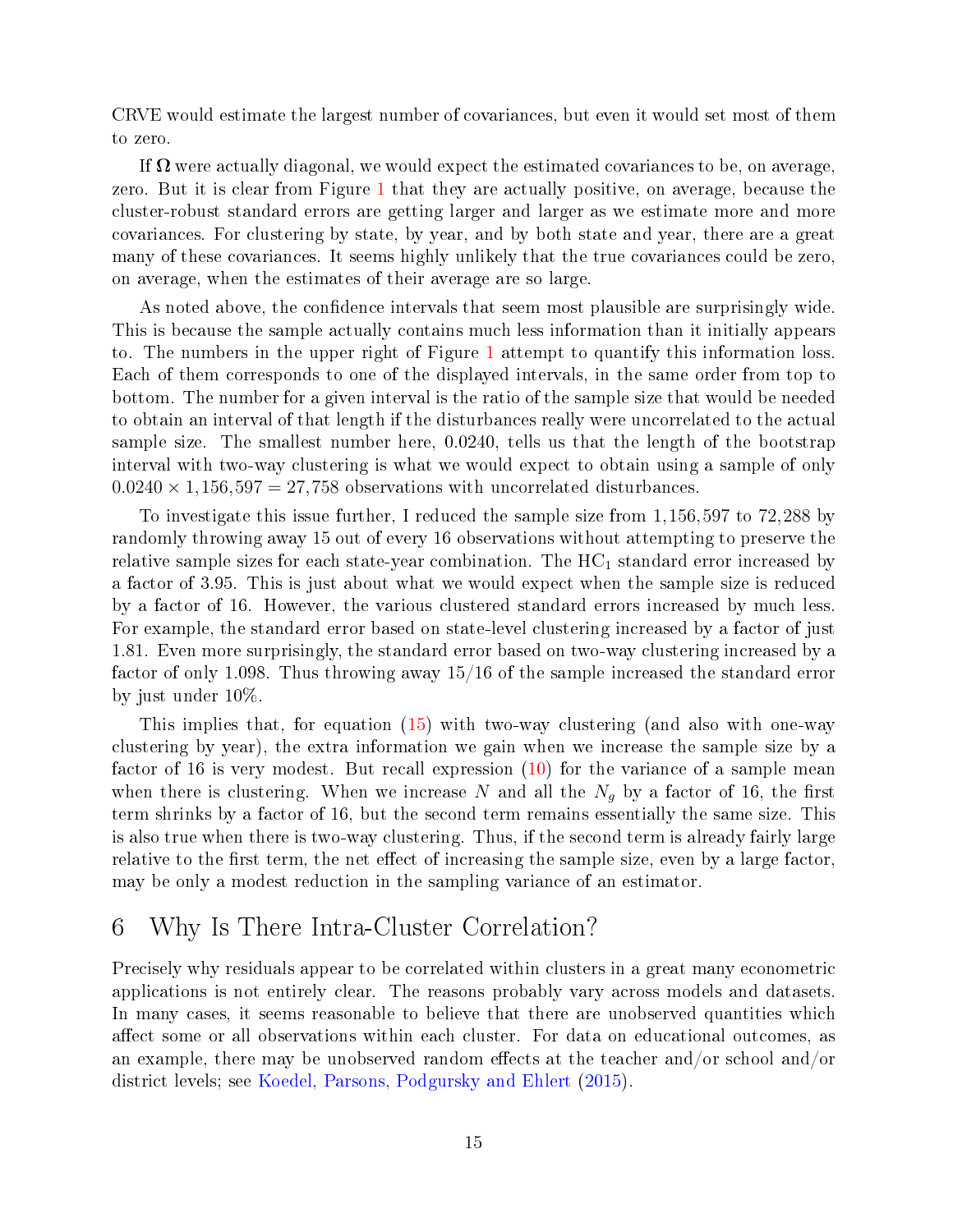For many years, applied econometricians believed that including cluster fixed effects would eliminate the source of intra-cluster correlation. However, as the example of Section [5](#page-11-0) illustrates, cluster fixed effects often explain only part of any intra-cluster correlation. There are many ways in which this could happen. For example, perhaps each cluster contains many unobserved subclusters, each with its own unobserved effect. The cluster fixed effect would account for the average of the subcluster effects, but not for variation around that average. The remaining correlation within subclusters would show up as within-cluster correlation. For related discussion, see [Cameron and Miller](#page-27-0) [\(2015\)](#page-27-0).

More generally, all sorts of model misspecification might cause residuals to be correlated within clusters. There is, of course, a risk that misspecification might also cause residuals to be correlated across clusters. However, especially when the clusters are large, it seems plausible that the parts of any omitted variables which cannot be explained by cluster fixed effects and other regressors should be more highly correlated within than across clusters.

In the case of the empirical example, the design of the Current Population Survey probably accounts for some of the state-level intra-cluster correlation. The CPS is a complex survey. It uses various sampling techniques such as clustering, stratification, multiple stages of selection, and unequal probabilities of selection, in order to achieve a reasonable balance between the cost and statistical accuracy of the survey. However, the design of the CPS also ensures that the observations are not entirely independent within states. The basic unit of sample selection is the census tract, not the household. Once a tract has been selected, it typically contributes a number of households to the surveys that are done over several adjacent years. Any sort of dependence within census tracts will then lead to residuals that are correlated within states both within and across years.

In principle, it may be possible to take account of the features of the design of a particular survey; see, among others, [Binder](#page-27-10) [\(1983\)](#page-27-10) and [Rao and Wu](#page-29-8) [\(1988\)](#page-29-8). [Kolenikov](#page-28-11) [\(2010\)](#page-28-11) provides an accessible introduction to this literature along with Stata code for bootstrap inference when the survey design is known. When the survey design is very complex, however, it would be extremely difficult to implement this sort of procedure. When the design is unknown to the investigator, it would be impossible. In many cases, the best we can do is to use a CRVE clustered at the appropriate level. A widely recommended rule of thumb is to cluster at the highest feasible geographic level (for example, by state in the empirical example of Section [5\)](#page-11-0), because survey design issues would typically manifest themselves within but not across large geographic areas.

The other type of intra-cluster correlation observed in the empirical example, namely, correlation of observations for the same year, is almost certainly a consequence of misspeci cation. Because business cycles at the state or industry levels are not perfectly correlated with the national business cycle, the year fixed effects included in equation  $(15)$  cannot possibly explain all the effects of business cycles on earnings. This surely accounts for much of the clustering by year that we observe. The magnitude of the effect, and its consequences for the accuracy of parameter estimates, are strikingly large.

There is one important issue that this paper has not discussed, and will not discuss in any depth. All of the analysis has implicitly assumed that the data are actually generated by the regression model [\(1\)](#page-3-1), and that the sample is very small relative to the population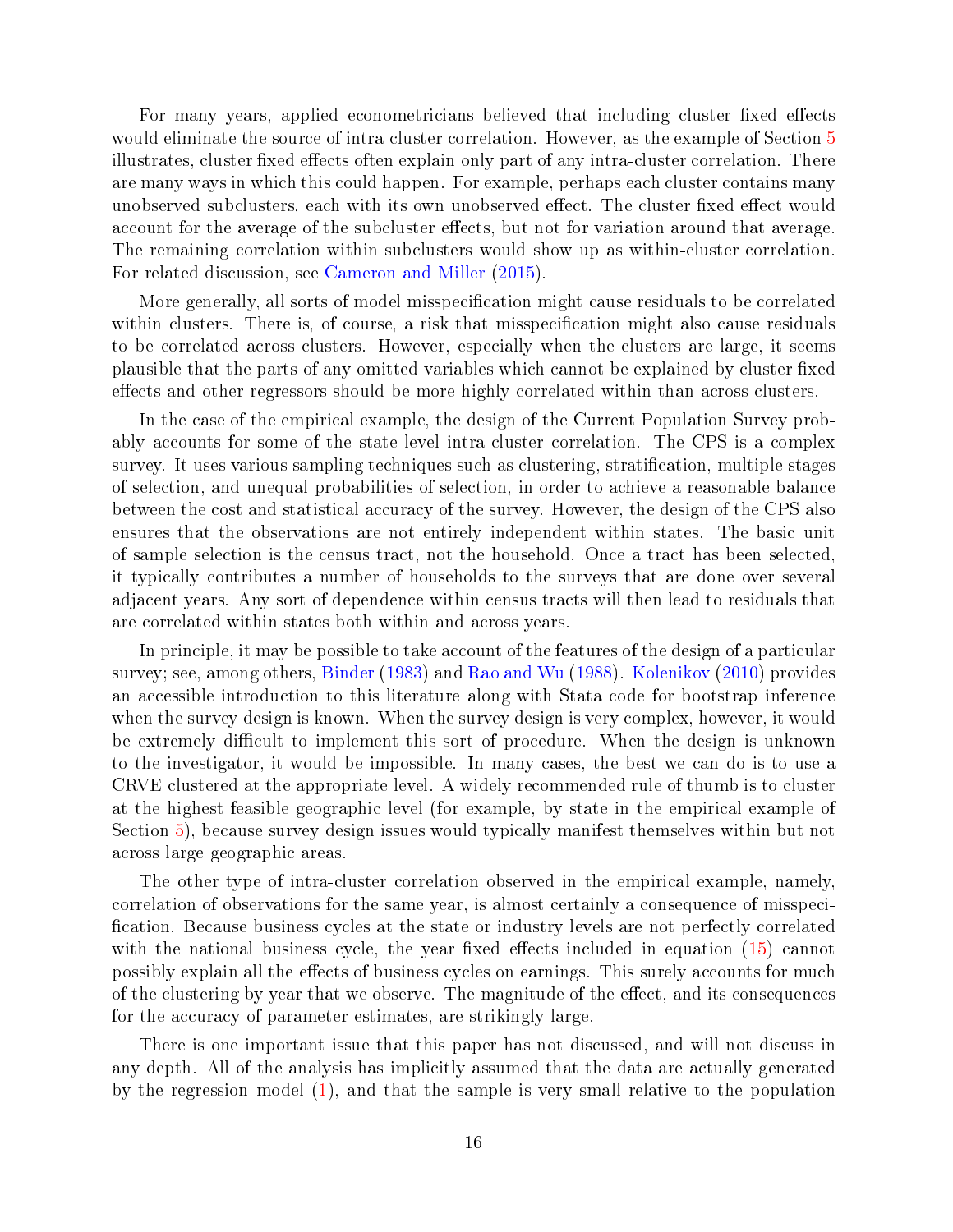being studied. Thus the population contains a very large number of clusters, and the sample is obtained by choosing a small proportion of them at random. These assumptions seem quite reasonable in the education context, for example, where we are clustering by school, because in a country of any size there will be a great many schools, and most samples will contain only a small fraction of them. The assumptions also seem reasonable for villages or hospitals. Conditional on the chosen clusters, the sample may contain all the observations for each cluster, or just some subset of them.

However, the empirical example of Section [5](#page-11-0) does not really satisfy the assumptions discussed in the previous paragraph. If we think of the "population" as all employed men aged 25 to 65 in the United States between 1979 and 2015, then the number of clusters in the population (37 years or 51 states) is the same as the number of clusters in the sample. Implicitly, for the methods I have discussed to make sense, we must be trying to make inferences about a meta-population of states and a meta-population of years, from which actual states and actual years have been drawn at random. Whether or not this is a reasonable thing to do is a matter of opinion. Of course, econometricians do it all the time when they analyze aggregate time-series and panel data.

[Abadie, Athey, Imbens and Wooldridge](#page-26-1) [\(2017\)](#page-26-1) has recently argued that many economic datasets do not satisfy the assumption that the sample is small relative to the population being studied. In the context of cross-section studies of treatment effects, which may vary across units, they analyze cases in which the sample is large relative to the population and contains a large proportion of the clusters. The sample may contain all the observations in the included clusters, or only some of them. They find that, unless the number of clusters in the sample is very small relative to the number in the population, or there is no heterogeneity in treatment effects, cluster-robust standard errors tend to be too large, perhaps much too large. In some cases, heteroskedasticity-robust standard errors lead to more accurate inferences, even though there is considerable intra-cluster correlation.

Whether the conclusions of [Abadie et al.](#page-26-1) [\(2017\)](#page-26-1) apply to any given case is not at all clear, however. In the empirical example of Section [5,](#page-11-0) for example, all clusters are included in the sample, but the observations presumably come from a very small fraction of the neighborhoods within those clusters, and I have speculated that much of the within-cluster correlation that we observe arises from within-neighborhood correlation. Moreover, the example does not concern treatment effects. Therefore, even if we are interested in the actual 51 states instead of a meta-population of states, the results of [Abadie et al.](#page-26-1) [\(2017\)](#page-26-1) do not imply that methods for cluster-robust inference should necessarily be avoided. This is clearly an area where more work is needed.

### <span id="page-17-0"></span>7 Inference about Treatment Effects

Reliable inference is particularly challenging when the parameter of interest is the coefficient on a treatment dummy variable, treatment is assigned at the cluster level, and there are very few treated clusters. This includes the case of difference-in-differences (DiD) regressions when all the treated observations belong to just a few clusters. It has been known for some time that using cluster-robust  $t$  statistics leads to serious over-rejection in such cases; see, among others, [Abadie, Diamond and Hainmueller](#page-26-2) [\(2010\)](#page-26-2) and [Conley and Taber](#page-27-11) [\(2011\)](#page-27-11).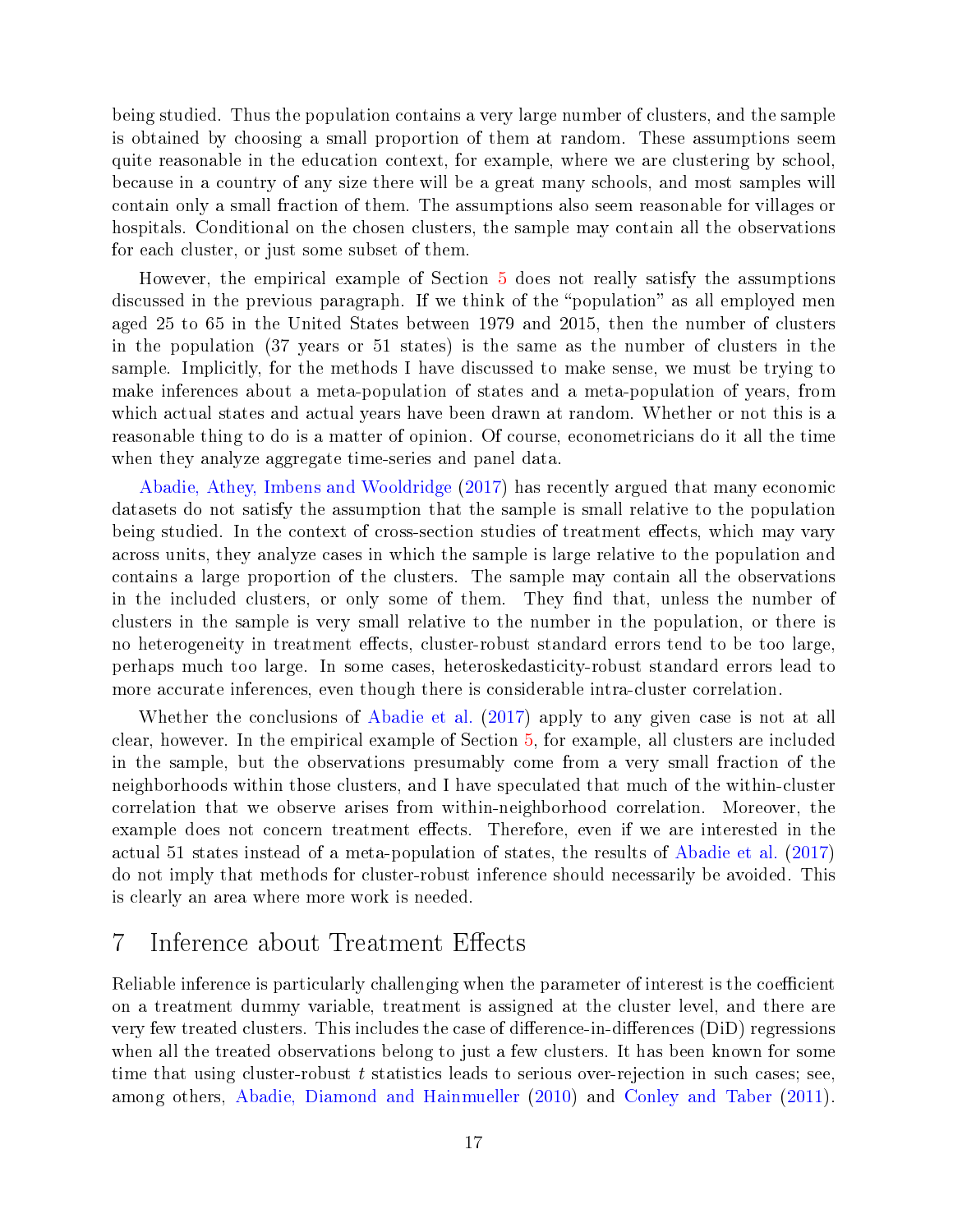Precisely why this happens is explained in [MacKinnon and Webb](#page-28-4) [\(2017b,](#page-28-4) Section 6). Here I provide a somewhat simpler argument.

The reason why cluster-robust inference about treatment effects can sometimes fail may be seen in the context of the simple regression model

$$
y_{gi} = \beta + \delta d_{gi} + u_{gi}, \quad g = 1, ..., G, \quad i = 1, ..., N_g,
$$
 (17)

where  $d_{qi}$  is a dummy variable that equals 1 for treated observations and 0 otherwise. Suppose initially that every observation belongs to its own cluster, so that  $N = G$ . Then if  $d_{ii} = 0$  for  $G_0$  observations and  $d_{ii} = 1$  for  $G_1 = G - G_0$  observations, and neither  $G_0$  nor  $G_1$  is small, there is no problem. We can use the OLS estimate  $\delta$  and its heteroskedasticityrobust standard error to make inferences.

Suppose, however, that  $G_1 = 1$ , where (without loss of generality) the treated observation is number 1. Then  $\hat{u}_{11} = 0$ , which implies that the heteroskedasticity-robust covariance matrix is singular. In fact, because of the singularity, it can be shown that  $\widehat{\text{Var}}(\hat{\delta}) = \widehat{\text{Var}}(\hat{\beta}).$ It is clear that this estimator of  $\text{Var}(\hat{\delta})$  must typically be much too small, because  $\widehat{\text{Var}}(\hat{\beta})$  is consistent, and  $\beta$  will usually be estimated with much greater precision than  $\delta$ . Thus t tests based on  $\widehat{\text{Var}}(\hat{\delta})$  are sure to over-reject very severely. Of course, it should come as no surprise that we cannot test the hypothesis  $\delta = 0$  with  $G_1 = 1$  when we allow for heteroskedasticity of unknown form. There is simply no way to distinguish between  $\delta$  being non-zero and  $u_{11}$ being large.

Now suppose that the data are divided into clusters, with  $N_1$  observations in the first one. It is no longer the case that  $\hat{u}_{11} = 0$ . Instead,  $\sum_{j=1}^{N_1} \hat{u}_{1j} = 0$ , because the dummy variable must be orthogonal to the residuals. For heteroskedasticity-robust inference, this would not be much of a problem unless  $N_1$  were very small. But for cluster-robust inference, it is. The CRVE is singular, and  $\widehat{\text{Var}}(\hat{\delta})$  is once again equal to  $\widehat{\text{Var}}(\hat{\beta})$ . In the usual case in which  $N_1$  is small relative to N, this implies that  $\widehat{Var}(\hat{\delta})$  is much too small. Thus, as before, t tests based on  $\widehat{\text{Var}}(\hat{\delta})$  are sure to over-reject severely.

It is natural to hope that the bootstrap would solve the problem. Unfortunately, as [MacKinnon and Webb](#page-28-4) [\(2017b\)](#page-28-4) shows, it does not do so. In fact, the WCR bootstrap tends to under-reject, usually very severely, whenever there are few treated clusters. Just how much it under-rejects depends on the sizes of the treated and untreated clusters. The WCU bootstrap, in which unrestricted instead of restricted residuals are used in the bootstrap DGP, has the opposite problem. For just one treated cluster, it over-rejects about as severely as comparing the cluster-robust t statistic to the  $t(G-1)$  distribution.

[MacKinnon and Webb](#page-28-2) [\(2018\)](#page-28-2) discusses various methods that can work better than the WCR bootstrap. In particular, that paper suggests employing the ordinary wild bootstrap. [Djogbenou et al.](#page-28-3) [\(2019\)](#page-28-3) proves that combining the ordinary wild bootstrap with clusterrobust standard errors is asymptotically valid. There are cases in which doing so can yield quite reliable inferences, even with just one or two treated clusters. However, there are also cases in which inferences are not very reliable at all.

Another approach, pioneered in [Conley and Taber](#page-27-11) [\(2011\)](#page-27-11) and studied in more detail in [MacKinnon and Webb](#page-29-9) [\(n.d.,](#page-29-9) [2019\)](#page-29-4), is to use randomization inference, or RI. The idea is to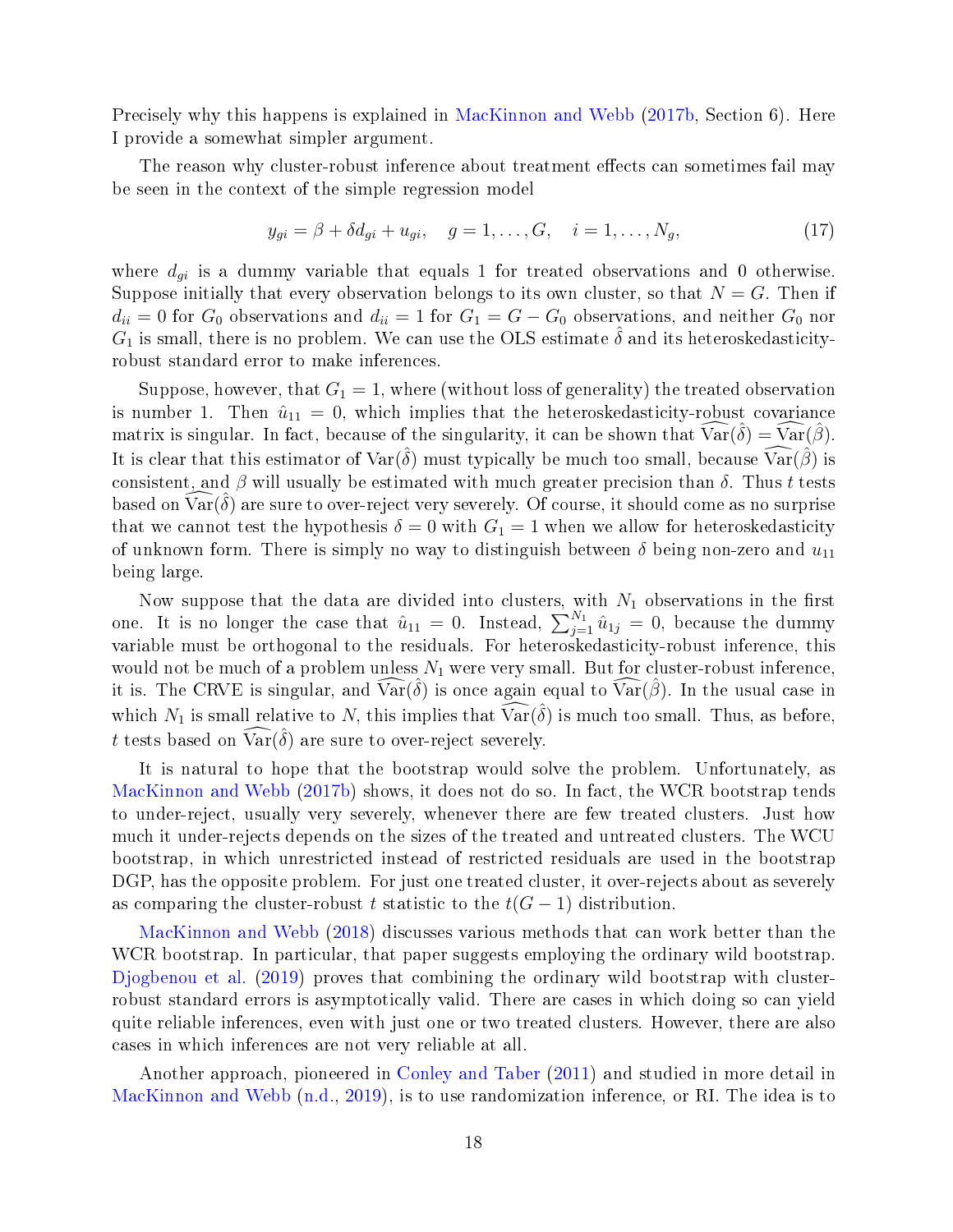compare the actual test statistic (or actual parameter estimate) with the distribution of a (preferably large) number of test statistics (or parameter estimates) computed by randomly assigning treatment to clusters that were not actually treated. These procedures can work very well, especially when there are at least two treated clusters and the clusters are not too dissimilar in size. Even when they do not perform particularly well, RI procedures seem not to over-reject as severely as comparing cluster-robust t statistics to the  $t(G-1)$  distribution or under-reject as severely as using the WCR bootstrap.

The papers by Matthew Webb and myself cited above contain Monte Carlo simulations and/or placebo-law experiments that show just how badly standard methods can perform when there are very few treated clusters. Additional simulation results may be found in [MacKinnon and Webb](#page-28-7) [\(2017a\)](#page-28-7), which provides a reasonably accessible discussion of why t tests and bootstrap tests fail in this case. It also contains simulation results for the pairs cluster bootstrap mentioned in Sections [4](#page-7-0) and [9.](#page-23-0) I therefore do not present any simulation results in this section. Instead, I briefly discuss an empirical example which illustrates how inference about treatment effects can be extremely sensitive to assumptions about the appropriate level of clustering.

The example uses a model estimated in [Decarolis](#page-28-12) [\(2014\)](#page-28-12). The treatment is a change from average-bid auctions  $(ABA)$  to first-price auctions  $(FPA)$  for public works contracts in Italian cities. Only one municipality made this change during the sample period, namely, Turin. There are 1262 observations, but only 15 municipalities. Turin used ABA in the years 2000–2002 and FPA in 2003–2006. Other municipalities used ABA in all periods. Thus the FPA treatment dummy is equal to 1 only for Turin in the years 2003–2006. The dependent variable is the "discount" over the reserve price. A positive coefficient on the treatment dummy indicates lower bids.

[Decarolis](#page-28-12) [\(2014\)](#page-28-12) reports a coefficient of 6.136 on the FPA dummy. Whether or not this is significant depends on how the disturbances are assumed to be clustered. The paper clusters them by the intersection of city and year, so that there are 105 clusters, of which 4 are treated. This leads to a standard error of  $1.305$  and a t statistic of 4.703. If instead we allow for heteroskedasticity but do not cluster at all, the standard error is 2.277, and the t statistic is 2.695. On the other hand, if we cluster at the city level, so that there are 15 clusters of which just one is treated, the standard error is 0.785, and the t statistic is 7.817.

These results and P values computed in various ways are reported in Table [1.](#page-20-1) They are quite worrying. The theory of Section [3](#page-5-0) suggests that standard errors should become larger when we cluster more coarsely, unless the additional correlations that are estimated with coarser clustering are actually zero. The empirical example of Section [5](#page-11-0) displays precisely this pattern. But in Table [1,](#page-20-1) the standard error is smaller for clustering at the city-year level than for no clustering, and smaller still for city-level clustering. This is not a surprise for the city-level case, because one treated cluster out of 15 is an extreme example of the few-treated problem. However, the fact that the standard error drops from 2.277 to 1.305 when we move from no clustering to city-year clustering provides strong evidence that 4 treated clusters out of 105 is too few for making reliable inferences.

What can we conclude? Unless we believe that there is actually no clustering, which seems very unlikely, we evidently cannot rely on the first set of results. The assumptions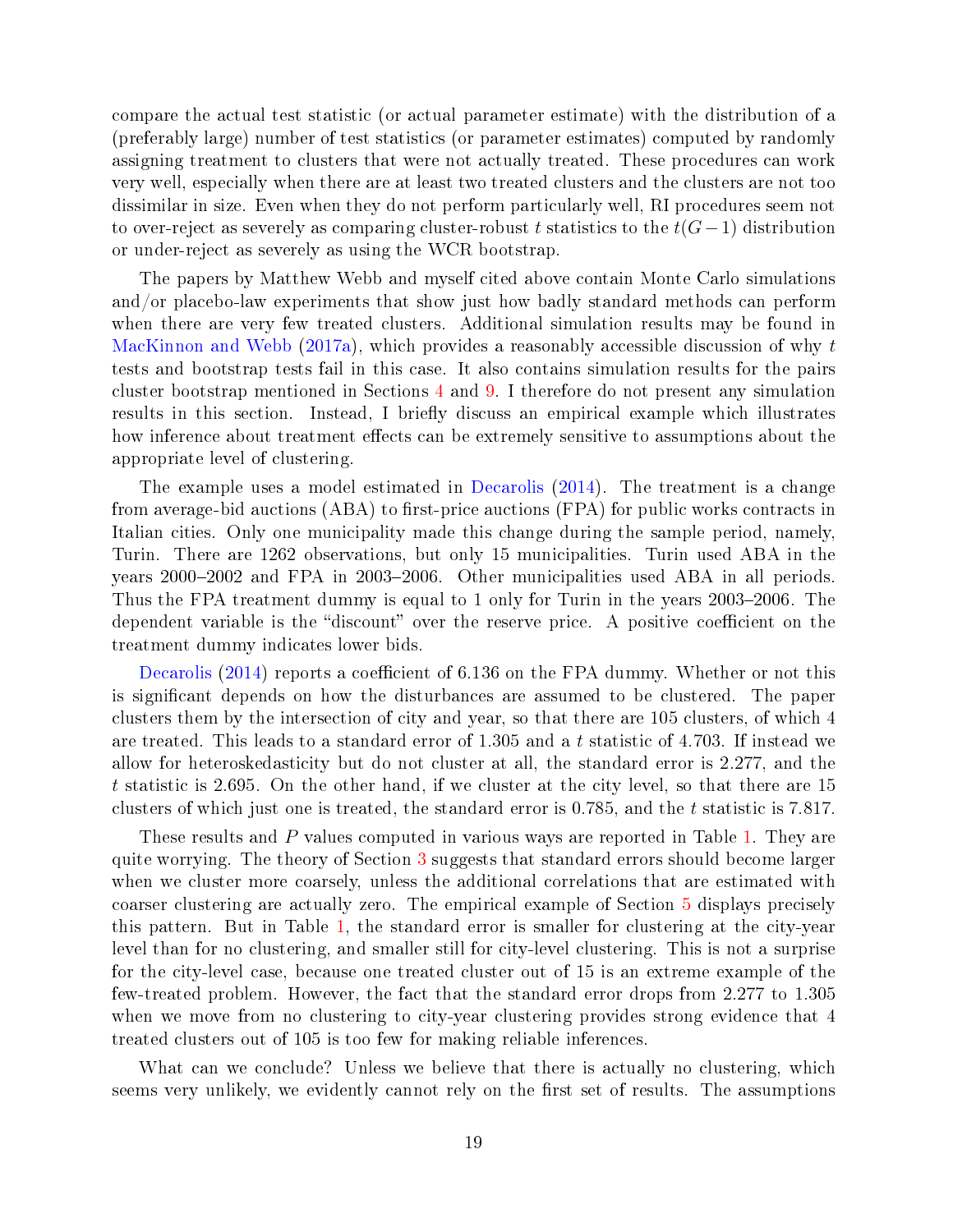| Clustering | Std. Error | $t$ Statistic | $P$ Value | Method  |
|------------|------------|---------------|-----------|---------|
| None       | 2.277      | 2.695         | 0.0070    | N(0, 1) |
|            |            |               | 0.0089    | WR      |
| City/Year  | 1.305      | 4.703         | 0.0000    | t(104)  |
|            |            |               | 0.1765    | WCR     |
|            |            |               | 0.0000    | WCU     |
|            |            |               | 0.0206    | WR      |
| City       | 0.785      | 7.817         | 0.0000    | t(14)   |
|            |            |               | 0.1305    | WCR     |
|            |            |               | 0.0000    | WCU     |
|            |            |               | 0.0574    | WR      |

<span id="page-20-1"></span>Table 1:  $P$  values for FPA coefficient

Notes: WCR is the restricted wild cluster bootstrap discussed in Section [4.](#page-7-0) WCU is the unrestricted wild cluster bootstrap, which uses unrestricted residuals in step 3(a) of the algorithm given there. WR is the ordinary wild restricted bootstrap, in which there is one realization of the auxiliary random variable per observation instead of one per cluster. Bootstrap P values are based on 99,999 bootstrap samples.

behind the second and third sets seem more plausible, but, based on the theory in [Mac-](#page-28-4)[Kinnon and Webb](#page-28-4) [\(2017b,](#page-28-4) [2018\)](#page-28-2), we clearly cannot rely on either the  $t(G - 1)$  distribution or the WCU bootstrap, both of which tell us to reject the null hypothesis. The same theory implies that we also cannot rely on the WCR bootstrap, which tells us not to reject it. The only results that might be reliable are the ones from the WR bootstrap, which are somewhat ambiguous. I tentatively conclude that there is modest, but far from compelling, evidence that the switch to FPA increased bidding discounts. Results from some other methods that use city-level clustering, presented in [MacKinnon and Webb](#page-29-4) [\(2019\)](#page-29-4), suggest that we can reject the null hypothesis at the 10% level, but not at the 5% level.

#### <span id="page-20-0"></span>8 Simultaneous Equations

Most of the work on cluster-robust inference has assumed that all regressors are exogenous. When, in addition, some of the regressors are endogenous, investigators have to deal with two issues instead of one. Instrumental variables (IV) estimation, and other methods that allow simultaneous equations models to be estimated consistently, can yield seriously biased estimates and extremely unreliable confidence intervals when the instruments are weak.

There is an enormous literature on inference with weak instruments, which began with [Nelson and Startz](#page-29-10) [\(1990a,](#page-29-10) [b\)](#page-29-11). Particularly influential papers include [Staiger and Stock](#page-29-12) [\(1997\)](#page-29-12), [Kleibergen](#page-28-13) [\(2002\)](#page-28-13), [Moreira](#page-29-13) [\(2003\)](#page-29-13), and [Andrews, Moreira and Stock](#page-27-12) [\(2006\)](#page-27-12). However, these papers and most others in this literature do not even allow for heteroskedasticity, let alone clustering. One bootstrap procedure that allows for heteroskedasticity of unknown form is a variant of the wild bootstrap proposed in [Davidson and MacKinnon](#page-27-13) [\(2010\)](#page-27-13). This procedure was extended to allow for clustering in [Finlay and Magnusson](#page-28-14) [\(2019\)](#page-28-14).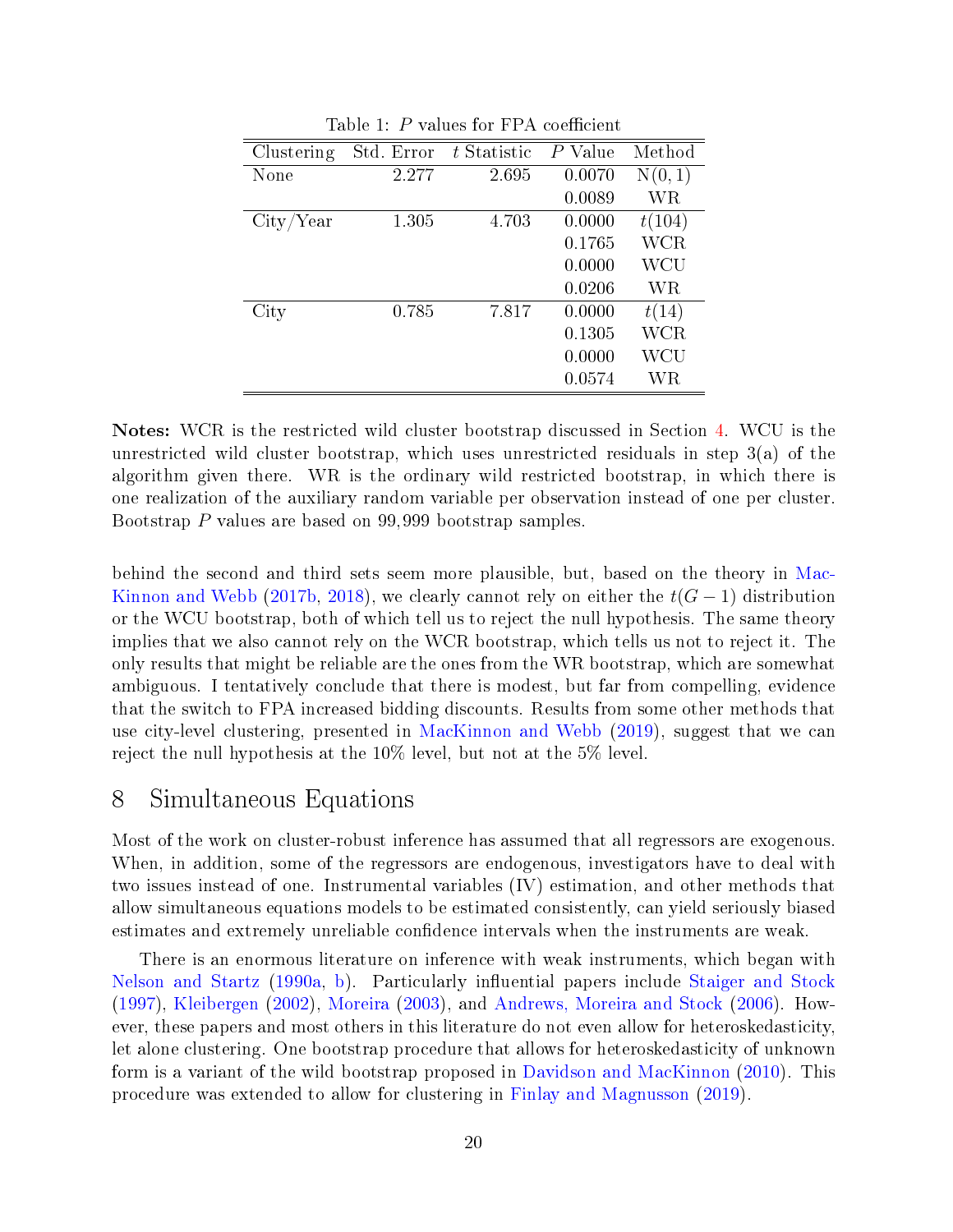For concreteness, consider the two-equation model

<span id="page-21-1"></span><span id="page-21-0"></span>
$$
\mathbf{y}_1 = \beta \mathbf{y}_2 + \mathbf{Z}_1 \boldsymbol{\gamma} + \mathbf{u}_1 \tag{18}
$$

$$
y_2 = Z_1 \pi_1 + Z_2 \pi_2 + u_2 = Z \pi + u_2, \tag{19}
$$

in which there are two endogenous variables, the observations on which are contained in the N-vectors  $y_1$  and  $y_2$ . Here [\(18\)](#page-21-0) is the structural equation in which we are interested, and [\(19\)](#page-21-1) is an unrestricted reduced form equation for the other endogenous variable. There are N observations, and the matrices  $\mathbb{Z}_1$  and  $\mathbb{Z}_2$  have  $K-1$  and  $L-K+1$  columns, respectively. Each column contains the data for one exogenous variable. Thus the total number of exogenous variables in the matrix  $\mathbf{Z} = [\mathbf{Z}_1 \ \mathbf{Z}_2]$  is  $L \geq K$ . When  $L > K$ , the model is overidentified.

The OLS estimate of  $\beta$  is inconsistent whenever the disturbances  $u_1$  and  $u_2$  are correlated. Equations like [\(18\)](#page-21-0) are therefore typically estimated by IV, or perhaps by some asymptotically equivalent method, such as limited-information maximum likelihood (LIML). This generally works fine when the instruments are strong, which means that dropping  $Z_2$ from equation [\(19\)](#page-21-1) would substantially reduce the explanatory power of that regression. When the instruments are weak, however, conventional asymptotic theory typically provides a poor approximation to the finite-sample properties of the IV estimate  $\hat{\beta}$  and its standard error.

To obtain IV estimates, we replace  $y_2$  in equation [\(18\)](#page-21-0) by  $P_Zy_2$ , where  $P_Z$  is the projection matrix  $\pmb{Z}(\pmb{Z}'\pmb{Z})^{-1}\pmb{Z}'$ , so that  $\pmb{P}_{\pmb{Z}}\pmb{y}_2$  is the vector of fitted values from regressing  $\pmb{y}_2$ on Z. Thus we use OLS to estimate the equation

<span id="page-21-2"></span>
$$
\mathbf{y}_1 = \beta \mathbf{P}_\mathbf{Z} \mathbf{y}_2 + \mathbf{Z}_1 \boldsymbol{\gamma} + \mathbf{u}_1. \tag{20}
$$

Equation [\(20\)](#page-21-2) could be written in the same form as equation [\(1\)](#page-3-1) if we defined  $\bm{X}$  to be the  $N \times K$  matrix  $[P_{Z}y_2 Z_1]$ . If we interpret X in this way, the top left element of the CRVE [\(4\)](#page-3-3) gives us the square of the cluster-robust standard error of  $\hat{\beta}$ .<sup>[7](#page-21-3)</sup> The cluster-robust IV t statistic  $t_\beta$  is simply  $\hat{\beta} - \beta_0$  divided by this standard error.

The bootstrap method proposed in [Davidson and MacKinnon](#page-27-13) [\(2010\)](#page-27-13) is called the WRE bootstrap (for "wild, restricted, efficient"). When modified to allow for clustered disturbances, it becomes the WCRE bootstrap, which works very much like the WCR bootstrap described in Section [4.](#page-7-0) There are two key differences. The first is that the bootstrap  $\rm DGP$ needs estimates of the parameters of both equations. For the structural equation [\(18\)](#page-21-0), it uses the null value  $\beta_0$ , restricted estimates  $\tilde{\gamma}$  obtained by an OLS regression of  $y_1 - \beta_0 y_2$  on  $\mathbf{Z}_1$ , and restricted residuals  $\tilde{\mathbf{y}}_1$  from that same regression. For the reduced-form equation [\(19\)](#page-21-1), it uses efficient estimates  $\tilde{\pi} = [\tilde{\pi}'_1 \ \tilde{\pi}'_2]'$  obtained by regressing  $y_2$  on Z and  $\tilde{u}_1$ , and residuals  $\tilde{\bm{u}}_2 = \bm{y}_2 - \bm{Z}\tilde{\bm{\pi}}$ . Including the residuals  $\tilde{\bm{u}}_1$  in the equation to estimate  $\tilde{\bm{\pi}}$  yields more efficient estimates than estimating [\(19\)](#page-21-1) directly when  $u_1$  and  $u_2$  are correlated, which they must be whenever OLS estimation of [\(18\)](#page-21-0) is inconsistent. It is also possible to obtain

<span id="page-21-3"></span><sup>&</sup>lt;sup>7</sup>Strictly speaking, the degrees-of-freedom correction should be different, but this will not matter if we use the bootstrap and apply the same correction to the bootstrap test statistics as to the actual one.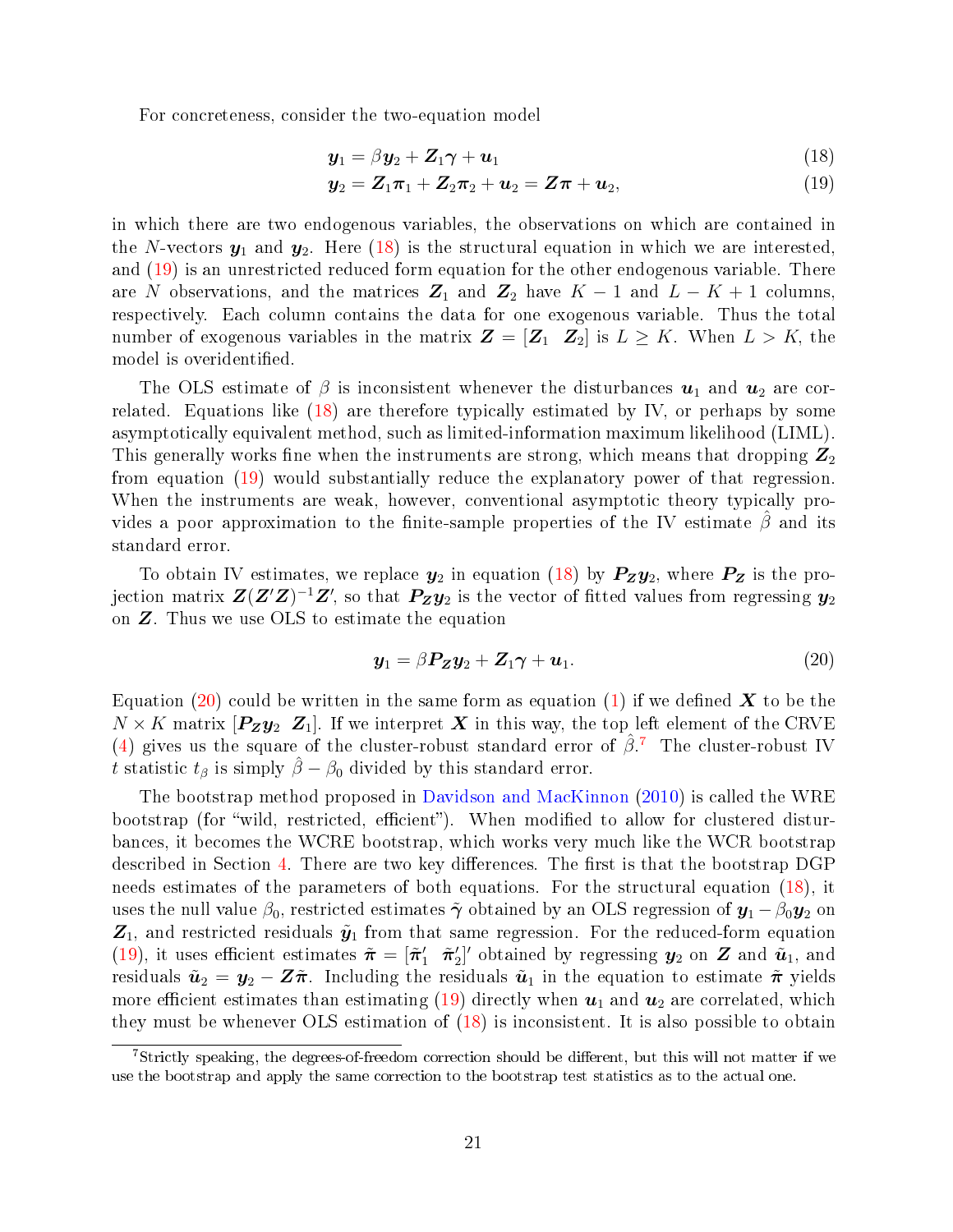efficient estimates that are asymptotically equivalent to  $\tilde{\pi}$  by estimating equations [\(18\)](#page-21-0) and [\(19\)](#page-21-1) jointly by maximum likelihood, and this is what boottest does.

The second way in which the WCRE bootstrap differs from the WCR bootstrap is that each realization of the auxiliary random variable  $v_g^*$  multiplies the residuals from both equations for cluster  $g$ . This ensures that the bootstrap DGP retains both the correlations between the structural and reduced-form equations and the intra-cluster correlations. For cluster g, steps  $3(a)$  and  $3(b)$  in the WCR bootstrap algorithm are replaced by

<span id="page-22-1"></span><span id="page-22-0"></span>
$$
\boldsymbol{y}_{2gi}^* = \boldsymbol{Z}_{gi}\tilde{\boldsymbol{\pi}} + v_g^*\tilde{\boldsymbol{u}}_{2gi},\tag{21}
$$

$$
\mathbf{y}_{1gi}^* = \beta_0 \mathbf{y}_{2gi}^* + \mathbf{Z}_{1gi} \tilde{\boldsymbol{\gamma}} + v_g^* \tilde{\boldsymbol{u}}_{1gi}.
$$
 (22)

The order of the two equations has been reversed here to emphasize the fact that we have to generate  $\bm{y}_{2gi}^*$  before we can generate  $\bm{y}_{1gi}^*$ .

We can test the hypothesis  $\beta = \beta_0$  by generating one IV t statistic  $t_\beta$  and B bootstrap t statistics, say  $t^{*b}_{\beta}$ , using bootstrap samples generated from equations [\(21\)](#page-22-0) and [\(22\)](#page-22-1). These are used to calculate the equal-tail P value

$$
\hat{P}_{\text{ET}}^* = \min \left( \frac{2}{B} \sum_{b=1}^B \mathbb{I} \left( t_{\beta}^{*b} > t_{\beta} \right), \frac{2}{B} \sum_{b=1}^B \mathbb{I} \left( t_{\beta}^{*b} \leq t_{\beta} \right) \right).
$$

Because  $t_\beta$  does not have mean zero in finite samples under the null hypothesis, this test will have better properties than one based on the symmetric  $P$  value  $(14)$ . In addition, confidence intervals obtained by inverting it will be asymmetric and should be more accurate.

The WCRE bootstrap can be used with other test statistics. In particular, [Finlay](#page-28-14) [and Magnusson](#page-28-14) [\(2019\)](#page-28-14) investigates its use with a cluster-robust version of the AR statistic proposed in [Anderson and Rubin](#page-27-14) [\(1949\)](#page-27-14). The boottest package computes WCRE bootstrap tests based on both AR statistics and IV t statistics, for the model  $(18)$  and  $(19)$  and also for similar models with two or more right-hand-side endogenous variables.<sup>[8](#page-22-2)</sup> The computations for the AR statistic can take advantage of the tricks that make the WCR bootstrap so fast (see Section [4\)](#page-7-0), but the ones for  $t_\beta$  cannot do so; see [Roodman et al.](#page-29-6) [\(2019\)](#page-29-6). Thus, in large samples, it can be much faster to bootstrap the cluster-robust AR statistic than the cluster-robust IV  $t$  statistic. The AR statistic is also unaffected by weak instruments. Indeed, when the disturbances are homoskedastic and normally distributed, the original AR statistic follows the  $F(L - K + 1, N - L)$  distribution in finite samples.

The previous paragraph appears to suggest that it is preferable to use bootstrap AR tests instead of bootstrap IV t tests. However, AR tests must be used with care. They are implicitly testing two hypotheses, one that  $\beta = \beta_0$  and the other that  $\mathbb{Z}_2$  does not appear in equation [\(18\)](#page-21-0). The latter hypothesis is that the overidentifying restriction(s) hold. This implies that an AR test may reject the null hypothesis for the wrong reason. Moreover, inverting an AR test, whether bootstrapped or not, can yield confidence intervals that are extremely misleading. They may be too long, too short, or even empty, depending on how much evidence there is against the overidentifying restrictions. For a detailed discussion,

<span id="page-22-2"></span><sup>8</sup>boottest can also compute WCRE bootstrap tests based on several other estimators, including LIML.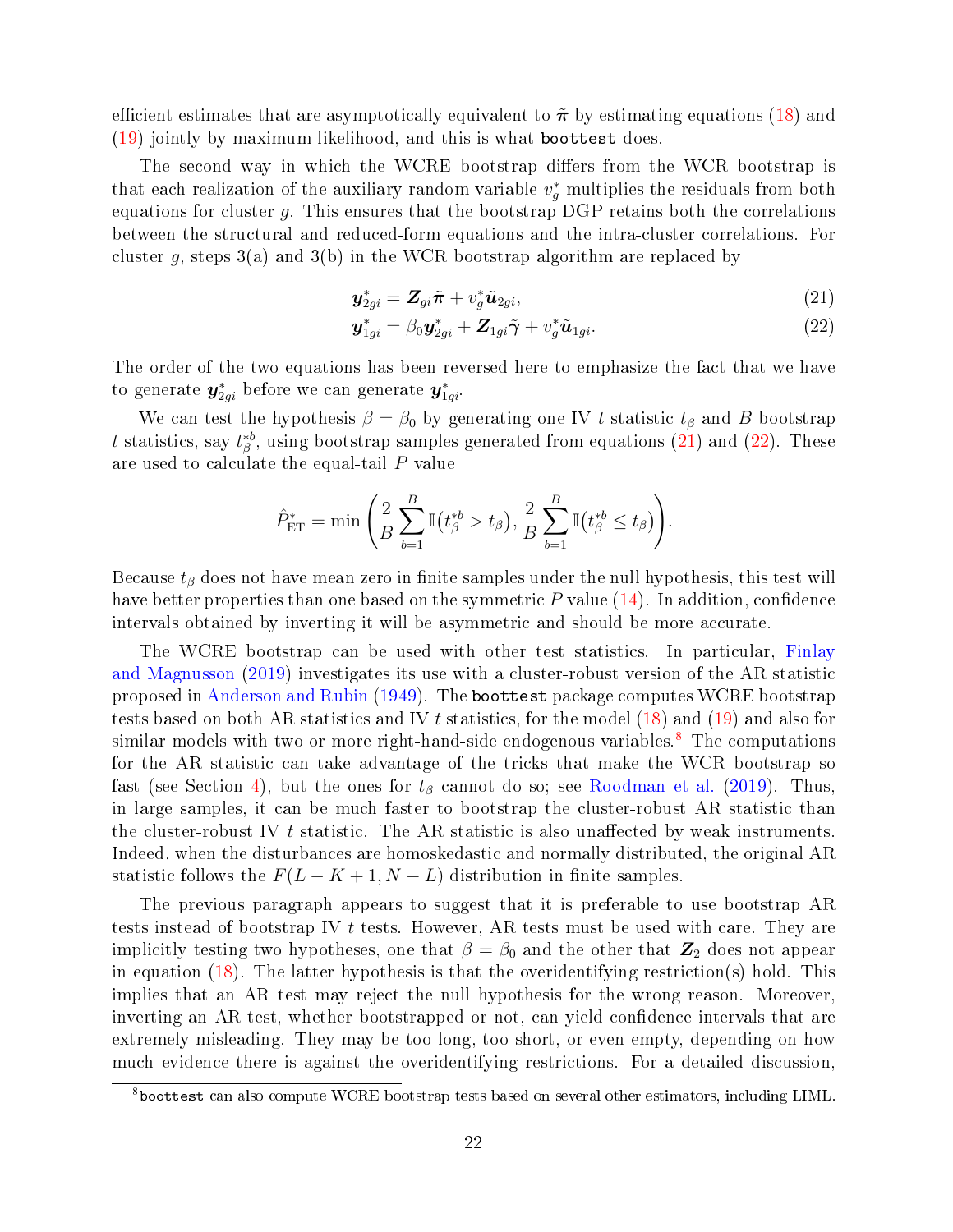see [Davidson and MacKinnon](#page-28-15) [\(2014b\)](#page-28-15). In contrast, confidence intervals based on inverting WCRE bootstrap  $t$  tests seem to work well unless the instruments are extremely weak; see [Davidson and MacKinnon](#page-27-15) [\(2014a\)](#page-27-15).

#### <span id="page-23-0"></span>9 Some Open Issues

Despite the large amount of work on cluster-robust inference in recent years, there are still a number of issues where results are lacking. In this section, I briefly discuss two of them.

Most surveys report sample weights, and it is very common to run weighted regressions that employ them. If observation i has weight  $w_i$ , then it represents  $w_i$  observations, perhaps because it was selected with probability proportional to  $1/w_i.$  Weighted least squares means replacing  $y_i$  and  $\bm{X}_i$  by  $y_i^{\circ} = \sqrt{w_i} y_i$  and  $\bm{X}_i^{\circ} = \sqrt{w_i} \bm{X}_i$ , respectively. Thus the weighted least squares estimates are

$$
\hat{\beta}_{\mathbf{w}} = (\mathbf{X}^{\circ \prime} \mathbf{X}^{\circ})^{-1} \mathbf{X}^{\circ \prime} \mathbf{y}^{\circ} = (\mathbf{X}' \mathbf{W} \mathbf{X})^{-1} \mathbf{X}' \mathbf{W} \mathbf{y},\tag{23}
$$

where **W** is an  $N \times N$  diagonal matrix with  $w_i$  as the  $i^{\text{th}}$  diagonal element.

From the perspective of asymptotic theory, it is perfectly valid to treat  $y^{\circ}$  and  $X^{\circ}$  as if they were the original data. The weighting will inevitably introduce heteroskedasticity, but every CRVE already allows for heteroskedasticity. Thus, in principle, we can simply deal with weighted regressions as if they were unweighted regressions. This is also true if we use any version of the wild bootstrap, and the boottest package in Stata is designed to work with regressions that explicitly use weights.

Although sample weights cause no problem asymptotically, they almost certainly make finite-sample inference less reliable. Unfortunately, I am not aware of any research that has explicitly studied cluster-robust inference for weighted regressions. [MacKinnon and Webb](#page-28-2) [\(2018\)](#page-28-2) provides some evidence that a particular form of heteroskedasticity can seriously harm the finite-sample properties of the WCR bootstrap in a model of treatment effects. On the other hand, [Djogbenou et al.](#page-28-3) [\(2019\)](#page-28-3) provides evidence that a different form of heteroskedasticity has only a modest effect on those properties in a model with a continuous regressor. These contradictory results are not very helpful.

What scholars who employ Canadian survey data really need is a study of the type of heteroskedasticity caused by sample weights, for models with either 10 or 13 clusters that vary in size like actual samples containing data for Canadian provinces (or provinces and territories). In the absence of such a study, it would be wise for anyone using regressions with sample weights to perform their own simulation study based on the actual sample they are using, including the actual sample weights. This advice applies in particular to models of treatment effects, including DiD models, where inference may also be problematic in the Canadian context because there are likely to be few treated (or untreated) clusters and because cluster sizes may vary greatly.

A second issue that needs more study is what to do when the dependent variable is binary. One approach is simply to estimate a linear probability model (LPM) using least squares and proceed in the usual way. This allows one to make cluster-robust inferences based on [\(4\)](#page-3-3) or some other CRVE and to employ the wild cluster bootstrap, if desired. A second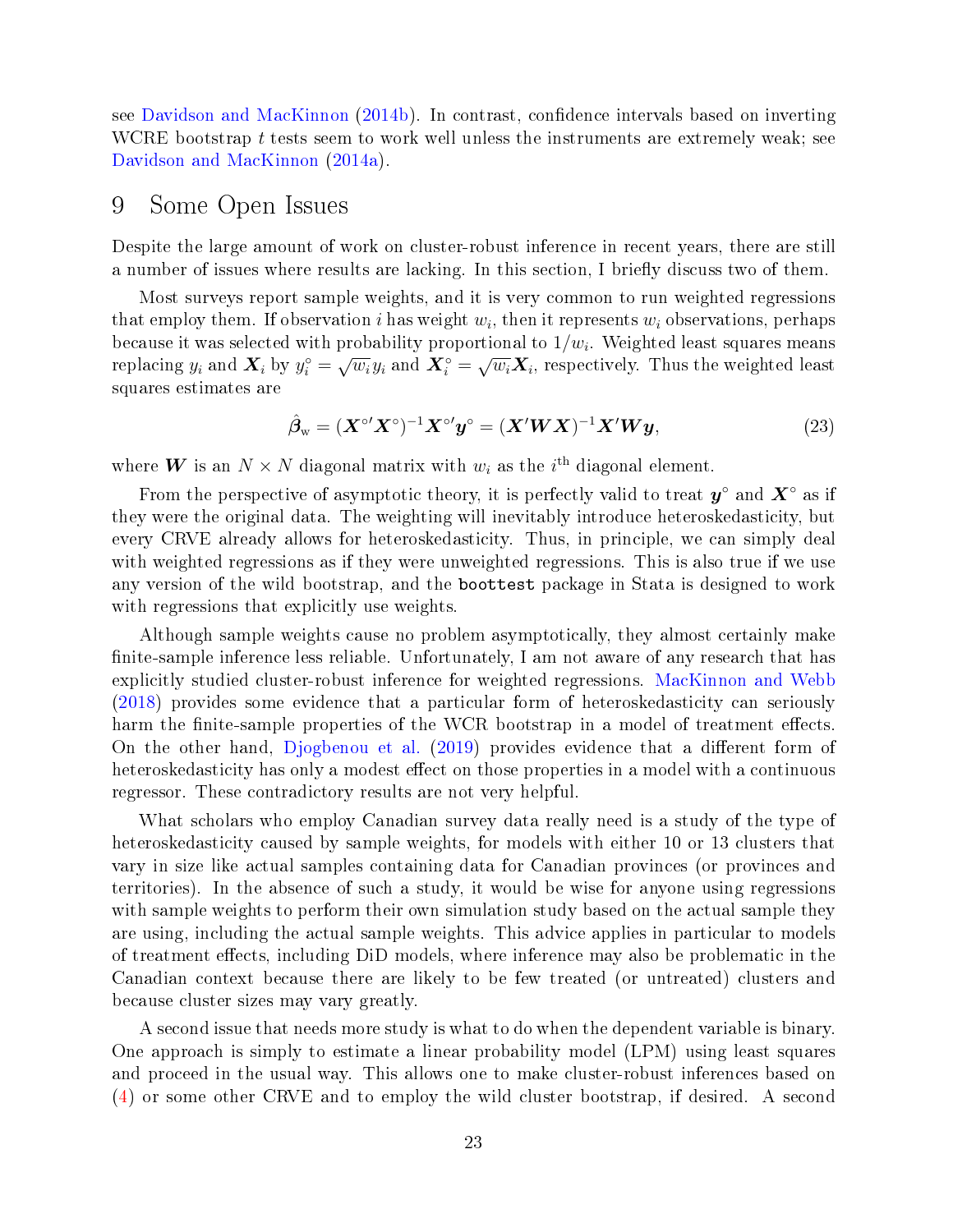approach, which is perhaps more appealing, is to estimate a binary response model that constrains the tted values to lie between 0 and 1. But this requires a CRVE designed for the binary response model, along with an appropriate bootstrap method when the number of clusters is not large.

A binary response model with a linear index function can be written as

<span id="page-24-0"></span>
$$
P_i \equiv \mathrm{E}(y_i \mid \boldsymbol{X}_i) = F(\boldsymbol{X}_i \boldsymbol{\beta}), \tag{24}
$$

where  $y_i$  equals either 0 or 1,  $\boldsymbol{X}_i$  is a row vector of observations on explanatory variables, and  $\beta$  is a vector of coefficients to be estimated. The transformation function  $F(\cdot)$  maps from the real line to the [0 -1] interval. In most applications, it is either the logistic function or the cumulative standard normal distribution function; these yield the logit model and the probit model, respectively. In practice, both of these models generally produce very similar results, except for the scale of the parameter estimates.

When  $\boldsymbol{X}_i$  includes variables that can take on relatively extreme values, the function  $F(\cdot)$ in [\(24\)](#page-24-0) plays a very important role by ensuring that  $0 < P<sub>i</sub> < 1$ . However, in many cases, the (unknown) true values of the  $P_i$  are well away from both 0 and 1, and all of the regressors are dummy variables. In such cases, least squares typically yields estimated probabilities that lie in the [0 -1] interval and are quite similar to the ones from a binary response model. Thus it is common, and not very harmful, for investigators to estimate an LPM when the nonlinear model [\(24\)](#page-24-0) would be more appropriate.

If it is appropriate to use an LPM, and the conditions for CRVE-based inference to perform well are satisfied (see the discussion in Section [4\)](#page-7-0), then cluster-robust t statistics should be fairly reliable. If not, one possibility is to use the wild cluster bootstrap. For any form of wild bootstrap that uses the Rademacher distribution, the bootstrap dependent variable can take on only two values, each with probability  $\frac{1}{2}$ . If  $\hat{P}_i$  denotes the fitted value from the LPM, these are

$$
y_i^* = \hat{P}_i + (y_i - \hat{P}_i) = y_i \text{ and } y_i^* = \hat{P}_i - (y_i - \hat{P}_i) = 2\hat{P}_i - y_i.
$$
 (25)

The first value here is just the actual value of  $y_i$ , which is 0 or 1. But the second is either  $2\hat{P}_i$  or  $2\hat{P}_i - 1$ . Thus the  $y_i^*$  must look very different from the  $y_i$  and are sure to lie outside the [0-1] interval in many cases. However, they do at least have the right expectation, since

$$
\frac{1}{2}E(y_i) + \frac{1}{2}(2\hat{P}_i - E(y_i)) = \frac{1}{2}(2\hat{P}_i) = \hat{P}_i,
$$
\n(26)

where  $E(y_i) = \hat{P}_i$  because the bootstrap DGP is conditional on the sample. At present, unfortunately, it is unknown whether the wild cluster bootstrap yields reasonably reliable inferences in the linear probability model, or even whether it yields less unreliable inferences than comparing cluster-robust t statistics to the  $t(G-1)$  distribution.

If we estimate a logit or probit model, a good way to obtain cluster-robust standard errors for the elements of  $\beta$  is to use the square roots of the diagonals of the matrix

<span id="page-24-1"></span>
$$
\widehat{\text{Var}}(\hat{\boldsymbol{\beta}}) = \left(\mathbf{X}'\,\mathbf{\hat{Y}}(\hat{\boldsymbol{\beta}})\mathbf{X}\right)^{-1} \left(\sum_{g=1}^{G} s_g(\hat{\boldsymbol{\beta}}) s'_g(\hat{\boldsymbol{\beta}})\right) \left(\mathbf{X}'\,\mathbf{\hat{Y}}(\hat{\boldsymbol{\beta}})\mathbf{X}\right)^{-1},\tag{27}
$$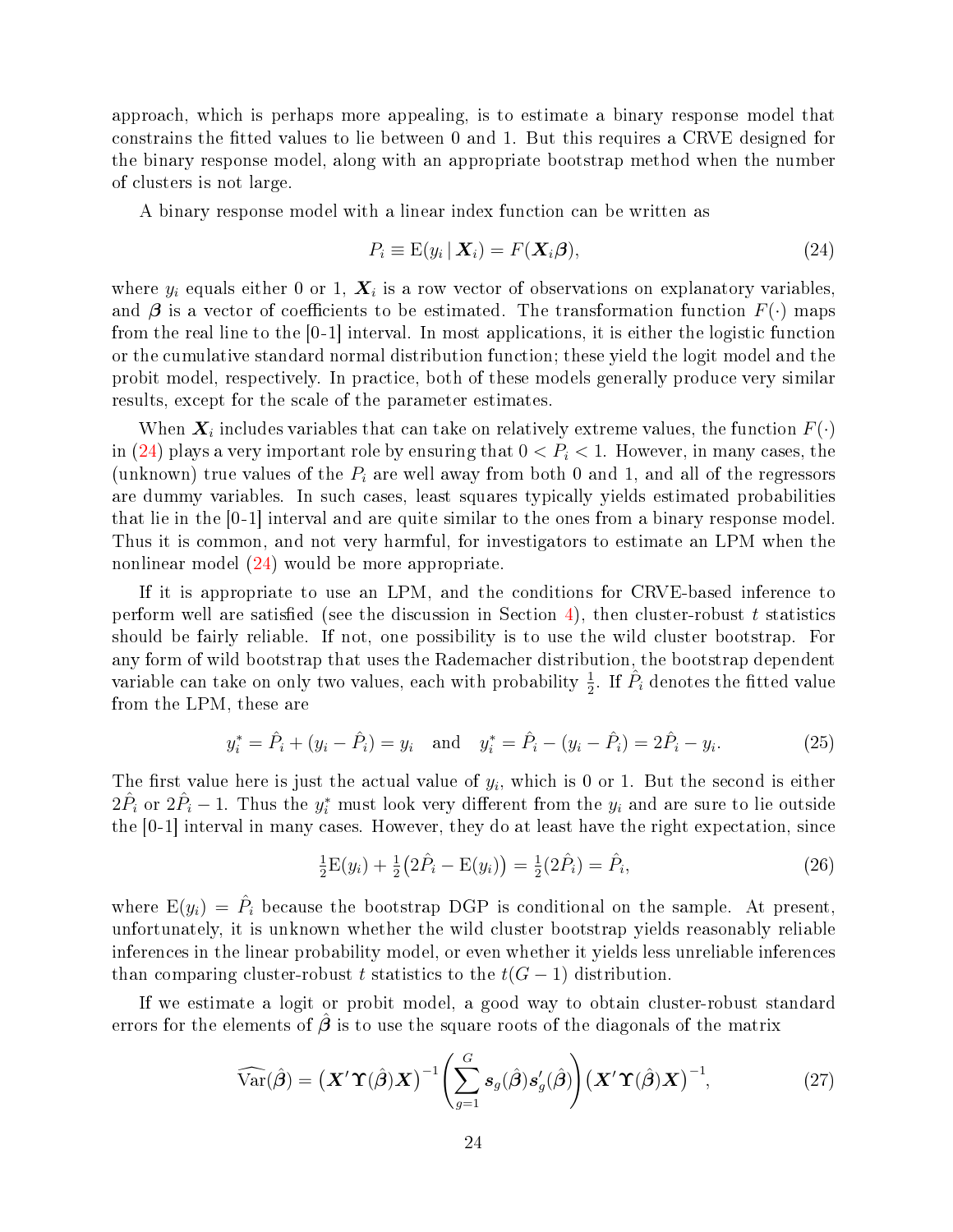where  $s_g$  is the score vector for cluster g, of which a typical element is

$$
s_{gj} = \sum_{i=1}^{N_g} \left( \frac{y_{gi}}{F(\boldsymbol{X}_{gi}\boldsymbol{\hat{\beta}})} + \frac{y_{gi} - 1}{1 - F(\boldsymbol{X}_{gi}\boldsymbol{\hat{\beta}})} \right) f(\boldsymbol{X}_{gi}\boldsymbol{\hat{\beta}}) X_{gij}, \ \ j = 1, \dots, k,
$$
 (28)

and  $\Upsilon(\beta)$  is an  $n \times n$  diagonal matrix with typical diagonal element

$$
\Upsilon_i(\boldsymbol{\beta}) \equiv \frac{f^2(\boldsymbol{X}_i \boldsymbol{\beta})}{F(\boldsymbol{X}_i \boldsymbol{\beta}) \big(1 - F(\boldsymbol{X}_i \boldsymbol{\beta})\big)}.
$$
\n(29)

If there were no clustering, the covariance matrix would simply be  $\left(\bm{X}'\bm{\Upsilon}(\hat{\boldsymbol{\beta}})\bm{X}\right)^{-1}$ . The built-in routines for binary response models in Stata compute an estimated covariance matrix that is asymptotically equivalent to [\(27\)](#page-24-1). These routines replace  $X'(\mathcal{T}(\beta)X)$  by the Hessian of the loglikelihood function. In my view, this is not the best thing to do, because the Hessian is noisier than what it replaces, but using the Hessian is probably not very harmful when the sample size is reasonably large.

When the number of clusters is large, both the matrix [\(27\)](#page-24-1) and its counterpart in Stata probably yield reasonably accurate inferences. However, they surely cannot do so in all cases. Consider a sample where the dependent variable is continuous and inference based on cluster-robust  $t$  statistics is unreliable. Then replacing the continuous dependent variable by a binary one and using, say, a probit model instead of a linear regression model is not going to improve the properties of cluster-robust  $t$  statistics. If we need to use the bootstrap in the former case, we almost certainly need to use it in the latter case as well.

However, it is not entirely clear what sort of bootstrap to use. The wild cluster bootstrap is not available, because binary response models do not have residuals that can be used to generate bootstrap samples. The pairs cluster bootstrap is appealing, but it has some deficiencies. First, it is likely to be expensive, because we need to estimate a probit model for every bootstrap sample. Second, if cluster sizes vary a lot, then so will the sizes of the bootstrap samples. Some bootstrap samples will happen to include a lot of large clusters, and others will happen to include a lot of small clusters. In neither of these cases will the bootstrap samples look much like the actual sample. Finally, if the model concerns treatment effects, the number of treated clusters will vary across bootstrap samples. When there are few treated clusters in the actual sample, some of the bootstrap samples may contain no treated clusters at all and will therefore have to be thrown out.

Another approach is to use the score cluster bootstrap of [Kline and Santos](#page-28-16) [\(2012\)](#page-28-16). This method, which boottest implements, involves applying what is essentially the wild cluster bootstrap to the score vectors that appear in expression [\(27\)](#page-24-1). It has the advantage of being inexpensive to compute, because the model is not re-estimated for each bootstrap sample. However, this computational advantage is also a theoretical disadvantage, because the bootstrap scores do not vary across the bootstrap samples in the same way that actual scores would vary. The distribution of the bootstrap test statistics is essentially based on a linear approximation. Limited simulation evidence in [Kline and Santos](#page-28-16) [\(2012,](#page-28-16) Table 3) suggests that the score cluster bootstrap is less reliable than the pairs cluster bootstrap in all cases, especially when  $G = 10$  and  $G = 20$ . However, because these simulations involve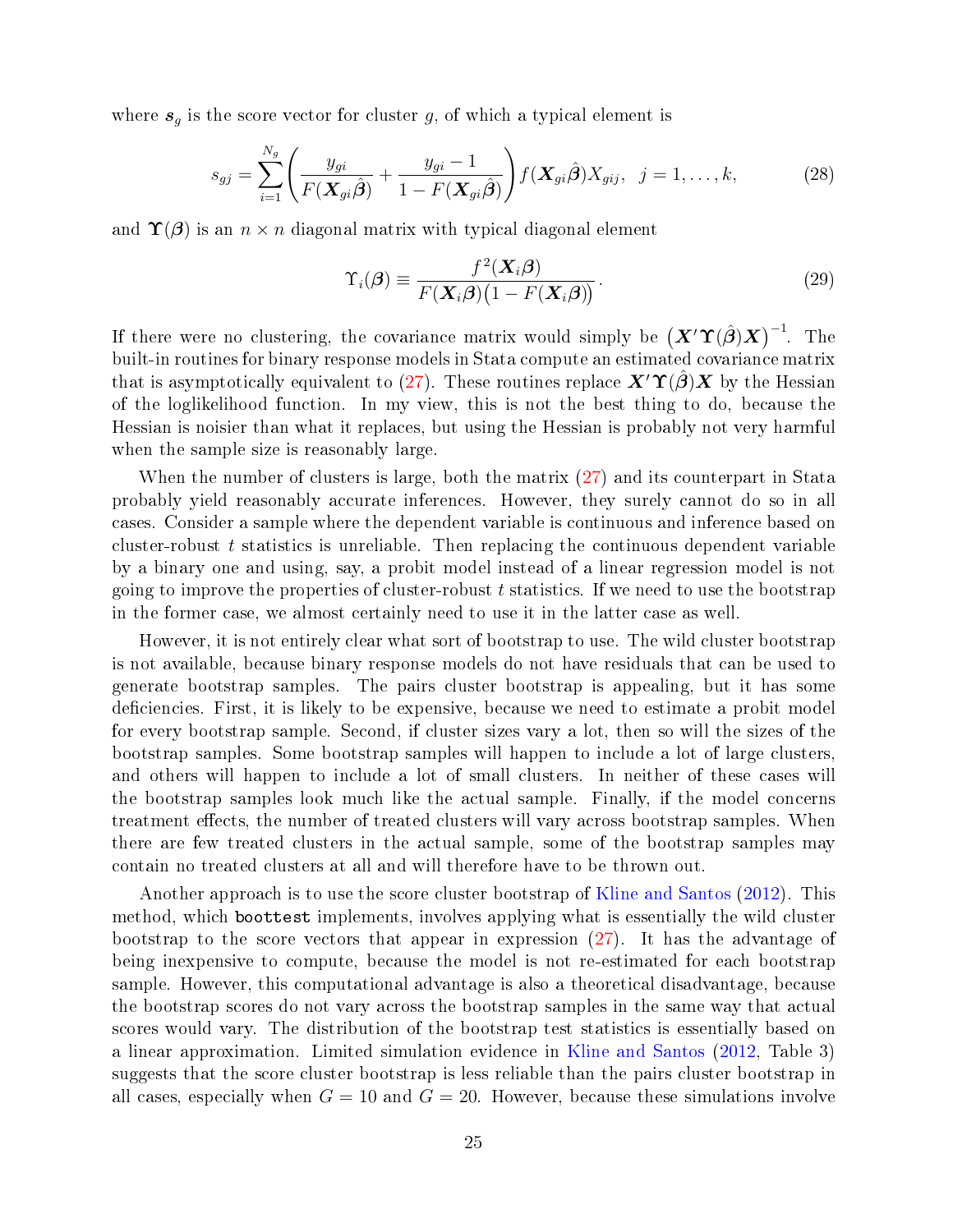equal cluster sizes, the pairs cluster bootstrap probably performs better than it would have if the cluster sizes varied a lot.

#### <span id="page-26-0"></span>10 Conclusions

It has become extremely common in many areas of applied econometrics to divide the data into  $G$  somewhat arbitrarily chosen clusters, compute "clustered" standard errors, and rely on the  $t(G-1)$  distribution for inference. When the disturbances are correlated within clusters but uncorrelated across them, this can be a reasonable thing to do. Failing to allow for intra-cluster correlation is often much worse. But this approach can also lead to seriously misleading inferences in many cases, even when the appropriate level of clustering is known.

One often overlooked feature of clustered disturbances is that the relationship between the sample size N and the accuracy of parameter estimates does not have its usual form. When there is intra-cluster correlation, we saw in Section [3](#page-5-0) that information accumulates when there is intra ensity correlation, we saw in section 5 that information accumulates at a rate slower than  $\sqrt{N}$  unless the number of clusters increases at the same rate as the sample size. Thus, as the empirical example of Section  $5$  illustrates, "big" datasets may actually contain much less information than we might expect them to.

Standard methods for cluster-robust inference based on the  $t(G-1)$  distribution generally work acceptably well when the number of clusters is quite large (at least 50) and the clusters are fairly homogeneous in terms of the numbers of observations and the characteristics of the regressors and disturbances. One situation in which inference based on clusterrobust standard errors can be extremely misleading, however, is when interest focuses on a treatment dummy variable and only a few clusters are treated; see Section [7](#page-17-0) and [MacKinnon](#page-28-4) [and Webb](#page-28-4) [\(2017b,](#page-28-4) [2018\)](#page-28-2). In this case, of course, the key regressor is very heterogeneous across clusters.

As discussed in Section [4,](#page-7-0) there is a large and rapidly growing literature aimed at improving cluster-robust inference in finite samples. A wide variety of methods is available, and it would often make sense to try two or three of them and see whether they agree. In many cases, but not all, the restricted wild cluster bootstrap works very well. Perhaps surprisingly, it can often be computed remarkably quickly using the Stata routine boottest; see [Roodman et al.](#page-29-6) [\(2019\)](#page-29-6).

As the empirical examples of Sections [5](#page-11-0) and [7](#page-17-0) illustrate, inference can be very sensitive to how (and whether) the observations are clustered. In practice, investigators would therefore be wise to put a lot of thought into this. When there is more than one natural way to cluster, it generally makes sense to investigate all of them.

#### References

- <span id="page-26-2"></span>Abadie, Alberto, Alexis Diamond, and Jens Hainmueller (2010) `Synthetic control methods for comparative case studies: Estimating the effect of California's tobacco control program.' Journal of the American Statistical Association 105(490), 493-505
- <span id="page-26-1"></span>Abadie, Alberto, Susan Athey, Guido W. Imbens, and Jeffrey M. Wooldridge (2017) 'When should you adjust standard errors for clustering?' NBER Working Paper 24003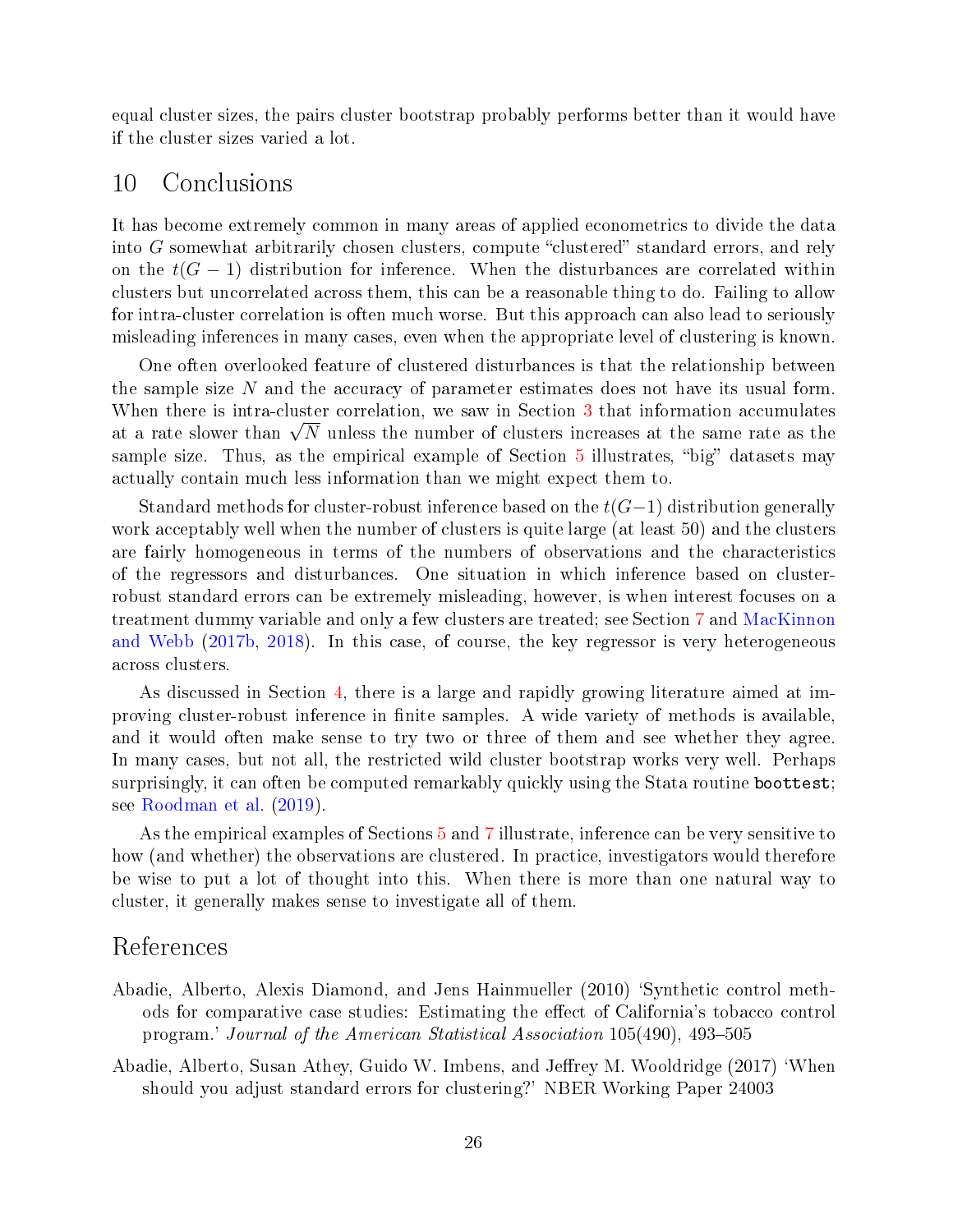- <span id="page-27-14"></span>Anderson, Theodore W., and Herman Rubin (1949) 'Estimation of the parameters of a single equation in a complete set of stochastic equations.' Annals of Mathematical Statistics  $20(1), 46-63$
- <span id="page-27-3"></span>Andrews, Donald W. K. (2005) 'Cross-section regression with common shocks.' *Economet* $rica 73(5), 1551-1585$
- <span id="page-27-12"></span>Andrews, Donald W. K., Marcelo J. Moreira, and James H. Stock (2006) `Optimal two-sided invariant similar tests for instrumental variables regression.' *Econometrica* 74(3), 715– 752
- <span id="page-27-4"></span>Angrist, Joshua D., and Jorn-Steffen Pischke (2008) Mostly Harmless Econometrics: An Empiricist's Companion, 1 ed. (Princeton University Press)
- <span id="page-27-1"></span>Bell, Robert M., and Daniel F. McCaffrey (2002) 'Bias reduction in standard errors for linear regression with multi-stage samples.'  $Survey$  Methodology 28(2), 169–181
- <span id="page-27-9"></span>Bertrand, Marianne, Esther Duflo, and Sendhil Mullainathan (2004) 'How much should we trust differences-in-differences estimates?' The Quarterly Journal of Economics  $119(1), 249 - 275$
- <span id="page-27-5"></span>Bester, C. Alan, Timothy G. Conley, and Christian B. Hansen (2011) 'Inference with dependent data using cluster covariance estimators.' Journal of Econometrics  $165(1)$ ,  $137-151$
- <span id="page-27-10"></span>Binder, David A. (1983) 'On the variances of asymptotically normal estimators from complex surveys.' International Statistical Review  $51(3)$ , 279–292
- <span id="page-27-0"></span>Cameron, A. Colin, and Douglas L. Miller (2015) `A practitioner's guide to cluster robust inference.' Journal of Human Resources  $50(2)$ ,  $317-372$
- <span id="page-27-7"></span>Cameron, A. Colin, Jonah B. Gelbach, and Douglas L. Miller (2008) `Bootstrap-based improvements for inference with clustered errors.' Review of Economics and Statistics  $90(3)$ , 414–427
- <span id="page-27-2"></span>Cameron, A. Colin, Jonah B. Gelbach, and Douglas L. Miller (2011) `Robust inference with multiway clustering.' Journal of Business  $\mathcal C$  Economic Statistics 29(2), 238–249
- <span id="page-27-6"></span>Carter, Andrew V., Kevin T. Schnepel, and Douglas G. Steigerwald (2017) `Asymptotic behavior of a t test robust to cluster heterogeneity.' Review of Economics and Statistics  $99(4)$ , 698-709
- <span id="page-27-11"></span>Conley, Timothy G., and Christopher R. Taber  $(2011)$  'Inference with "difference in differences" with a small number of policy changes.' Review of Economics and Statistics  $93(1), 113-125$
- <span id="page-27-8"></span>Davidson, Russell, and James G. MacKinnon (1999) 'The size distortion of bootstrap tests.' Econometric Theory  $15(3)$ ,  $361-376$
- <span id="page-27-13"></span>Davidson, Russell, and James G. MacKinnon (2010) 'Wild bootstrap tests for IV regression. Journal of Business & Economic Statistics  $28(1)$ , 128-144
- <span id="page-27-15"></span>Davidson, Russell, and James G. MacKinnon (2014a) 'Bootstrap confidence sets with weak instruments.' *Econometric Reviews*  $33(6)$ ,  $651-675$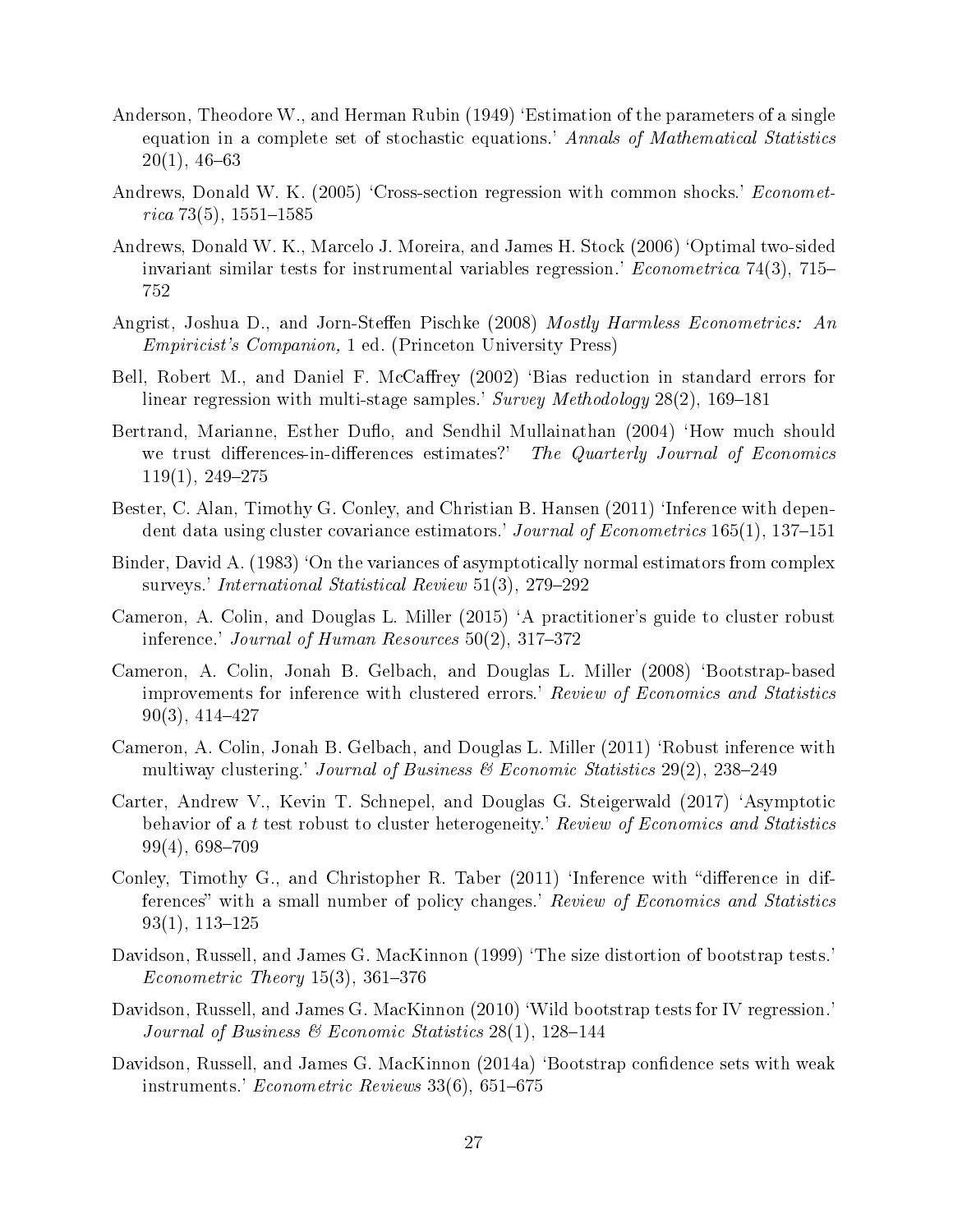- <span id="page-28-15"></span>Davidson, Russell, and James G. MacKinnon (2014b) 'Confidence sets based on inverting Anderson-Rubin tests.' Econometrics Journal 17(2), S39-S58
- <span id="page-28-12"></span>Decarolis, Francesco (2014) 'Awarding price, contract performance, and bids screening: Evidence from procurement auctions.' American Economic Journal: Applied Economics  $6(1), 108-132$
- <span id="page-28-3"></span>Djogbenou, Antoine A., James G. MacKinnon, and Morten Ø. Nielsen (2019) `Asymptotic theory and wild bootstrap inference with clustered errors.' Journal of Econometrics  $212(2)$ , 393-412
- <span id="page-28-5"></span>Donald, Stephen G, and Kevin Lang (2007) 'Inference with difference-in-differences and other panel data.' Review of Economics and Statistics  $89(2)$ ,  $221-233$
- <span id="page-28-14"></span>Finlay, Keith, and Leandro M. Magnusson (2019) `Two applications of wild bootstrap methods to improve inference in cluster-IV models.' Journal of Applied Econometrics 34, 911– 933
- <span id="page-28-9"></span>Ibragimov, Rustam, and Ulrich K. Müller (2016) `Inference with few heterogeneous clusters.' Review of Economics & Statistics  $98(1)$ ,  $83-96$
- <span id="page-28-1"></span>Imbens, Guido W., and Michal Kolesár (2016) 'Robust standard errors in small samples: Some practical advice.' Review of Economics and Statistics 98(4), 701-712
- <span id="page-28-13"></span>Kleibergen, Frank (2002) 'Pivotal statistics for testing structural parameters in instrumental variables regression.' *Econometrica* 70(5), 1781–1803
- <span id="page-28-16"></span>Kline, Patrick, and Andres Santos (2012) 'A score based approach to wild bootstrap inference.' Journal of Econometric Methods  $1(1)$ , 23-41
- <span id="page-28-10"></span>Koedel, Cory, Eric Parsons, Michael Podgursky, and Mark Ehlert (2015) `Teacher preparation programs and teacher quality: Are there real differences across programs.' Educational Finance and Policy  $10(4)$ , 508-534
- <span id="page-28-11"></span>Kolenikov, Stanislav (2010) 'Resampling variance estimation for complex survey data.' The  $Stata\ Journal\ 10(2),\ 165-199$
- <span id="page-28-6"></span>MacKinnon, James G. (2015) 'Wild cluster bootstrap confidence intervals.' L'Actualité  $économique 91(1-2), 11-33$
- <span id="page-28-8"></span>MacKinnon, James G.  $(2016)$  Inference with large clustered datasets.' L'Actualité  $économique 92(4), 649-665$
- <span id="page-28-0"></span>MacKinnon, James G., and Halbert White (1985) `Some heteroskedasticity consistent covariance matrix estimators with improved finite sample properties.' Journal of Econometrics  $29(3)$ ,  $305-325$
- <span id="page-28-7"></span>MacKinnon, James G., and Matthew D. Webb (2017a) 'Pitfalls when estimating treatment effects using clustered data.' The Political Methodologist  $24(2)$ ,  $20-31$
- <span id="page-28-4"></span>MacKinnon, James G., and Matthew D. Webb (2017b) `Wild bootstrap inference for wildly different cluster sizes.' Journal of Applied Econometrics  $32(2)$ ,  $233-254$
- <span id="page-28-2"></span>MacKinnon, James G., and Matthew D. Webb (2018) `The wild bootstrap for few (treated)